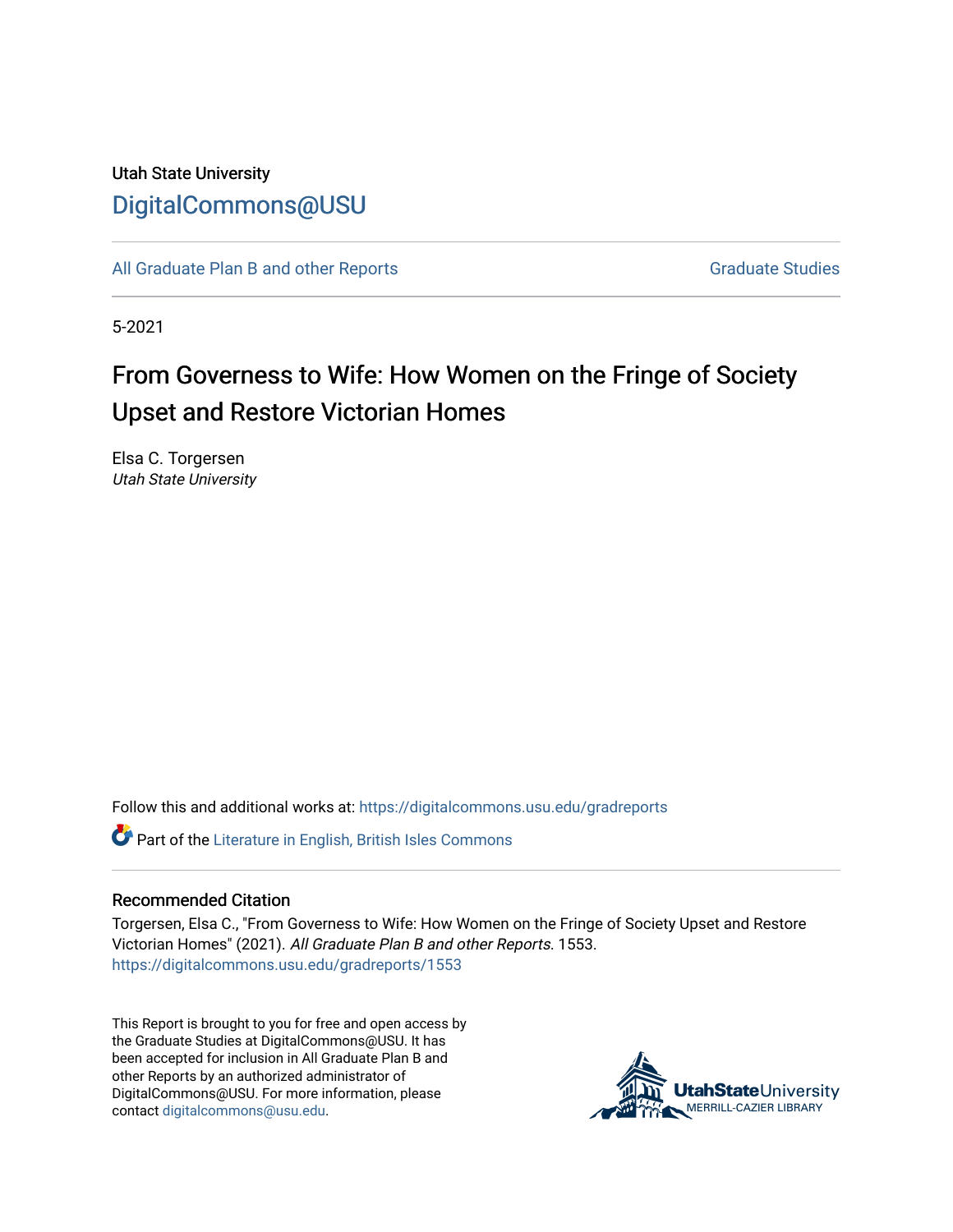# FROM GOVERNESS TO WIFE: HOW WOMEN ON THE FRINGE OF SOCIETY

# UPSET AND RESTORE VICTORIAN HOMES

by

Elsa C. Torgersen

A thesis submitted in partial fulfillment of the requirements for the degree

of

# MASTER OF ARTS

in

English

Approved:

Major Professor Committee Member

Brian McCuskey, Ph.D. Christine Cooper-Rompato, Ph.D.

Jessica Rivera-Mueller, Ph.D. Committee Member

\_\_\_\_\_\_\_\_\_\_\_\_\_\_\_\_\_\_\_\_\_\_\_

\_\_\_\_\_\_\_\_\_\_\_\_\_\_\_\_\_\_\_\_\_\_\_ \_\_\_\_\_\_\_\_\_\_\_\_\_\_\_\_\_\_\_\_\_\_\_

UTAH STATE UNIVERSITY Logan, Utah

2021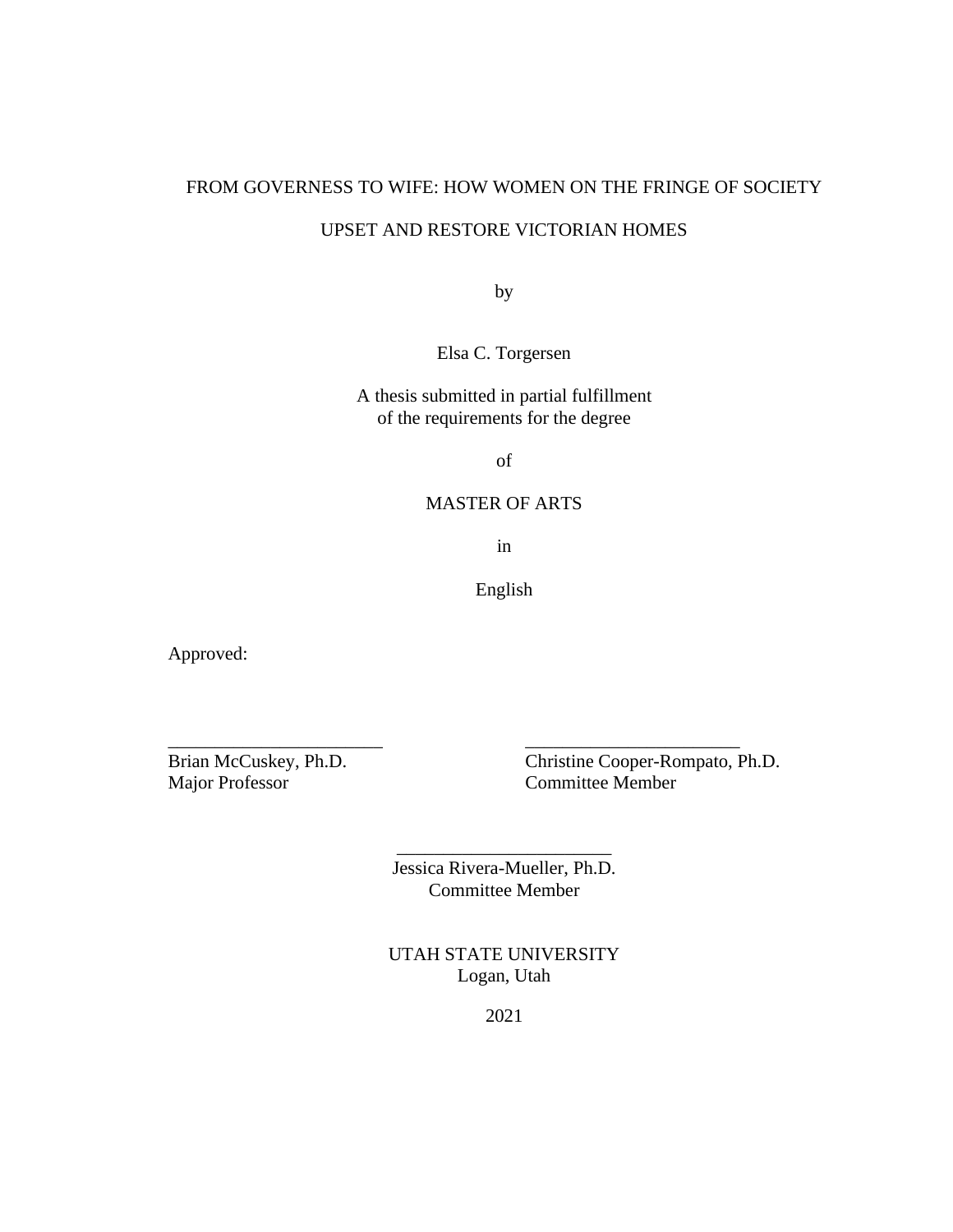Copyright © Elsa C. Torgersen 2021 All Rights Reserved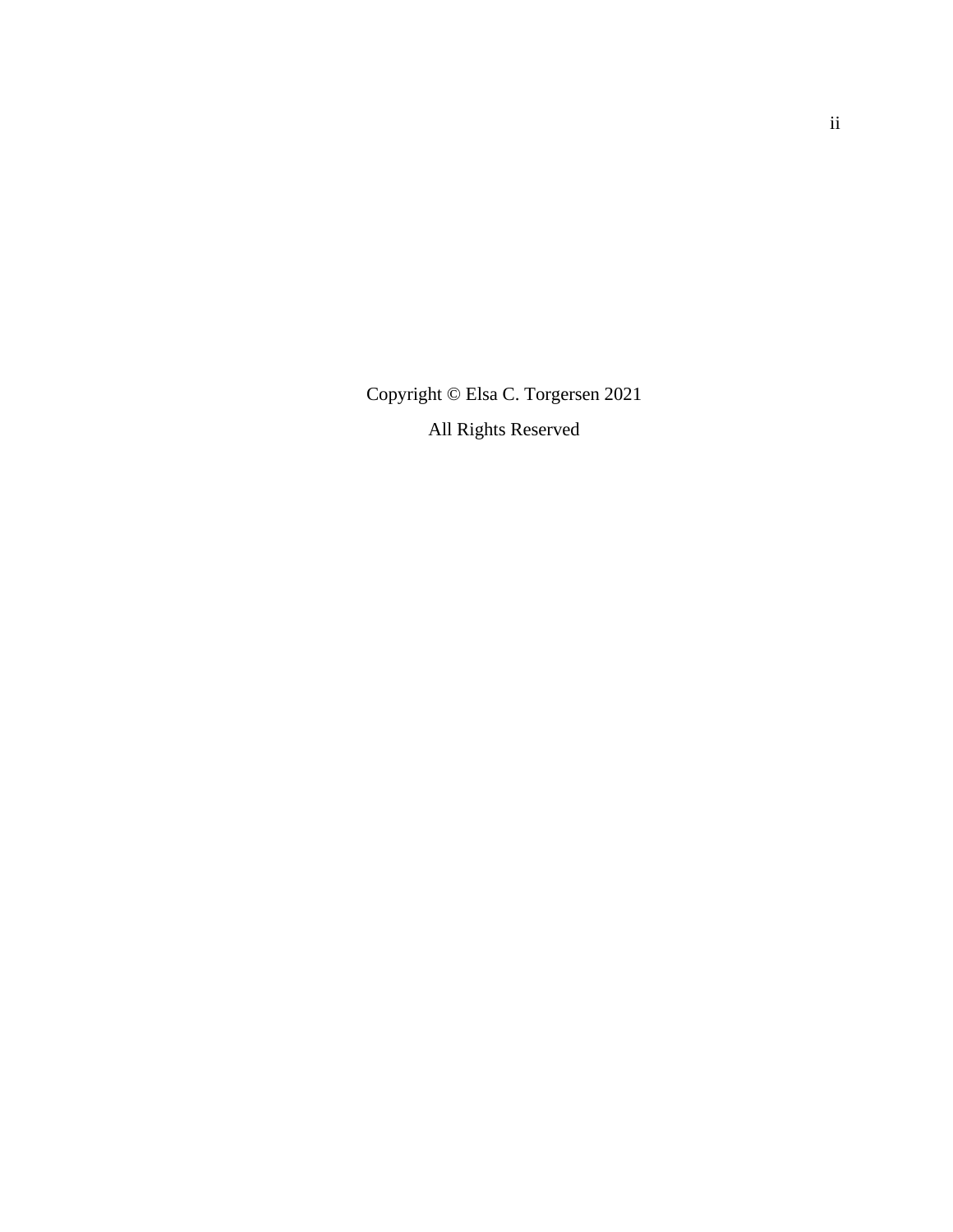# **ABSTRACT**

From Governess to Wife: How Women on The Fringe of Society

Upset and Restore Victorian Homes

by

Elsa Torgersen, Master of Arts

Utah State University, 2021

Major Professor: Brian McCuskey Department: English

In middle-class Victorian homes, wives were responsible for the care of the home, the raising of children, and the maintenance and upward mobility of her family's social standing. She was the heart of the home and her purity and commitment to the home would not only affect her family, but also society. Yet the women who were qualified according to societal standards were a small group, carefully chosen to maintain the standards of society. In the novels *Bleak House* and *Jane Eyre*, the authors push back against strict societal expectations. They ask the audience to consider if women should be qualified for this role based on their actions, not their social status. Utilizing the role of the governess, they support the importance of the angel in the home while subverting the belief that only women of a certain social standing are qualified to repair homes.

(43 pages)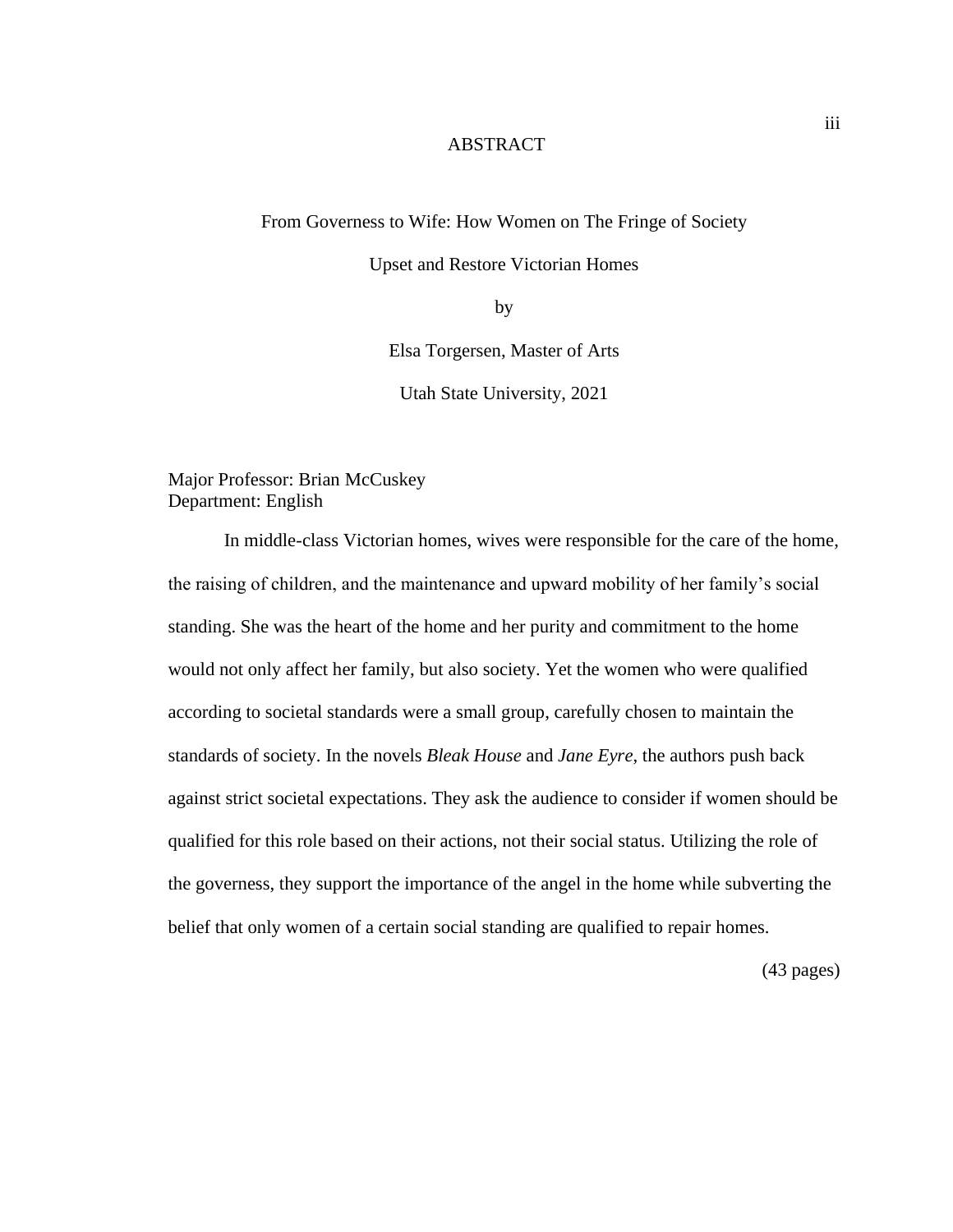#### ACKNOWLEDGMENTS

I would like to thank Dr. McCuskey for his support and guidance as I have worked on my thesis. He has pushed me to improve my writing and ideas while being endlessly patient and supportive of my work. I would also like to thank Dr. Christine Cooper-Rompato and Dr. Jessica Rivera-Mueller for their willingness to be on my committee and their support of my research.

My family has been my constant support throughout this process and their patience and love gave me the courage to keep working and writing, even when I was at the end of my rope. Thank you Mom, Dad, Rachael, Taylor, Kari, Leah, Daniel and Asia, Carter, Reagan, and Ty for being my very own fan club and biggest cheerleaders. I could not have done this without you!

Elsa C. Torgersen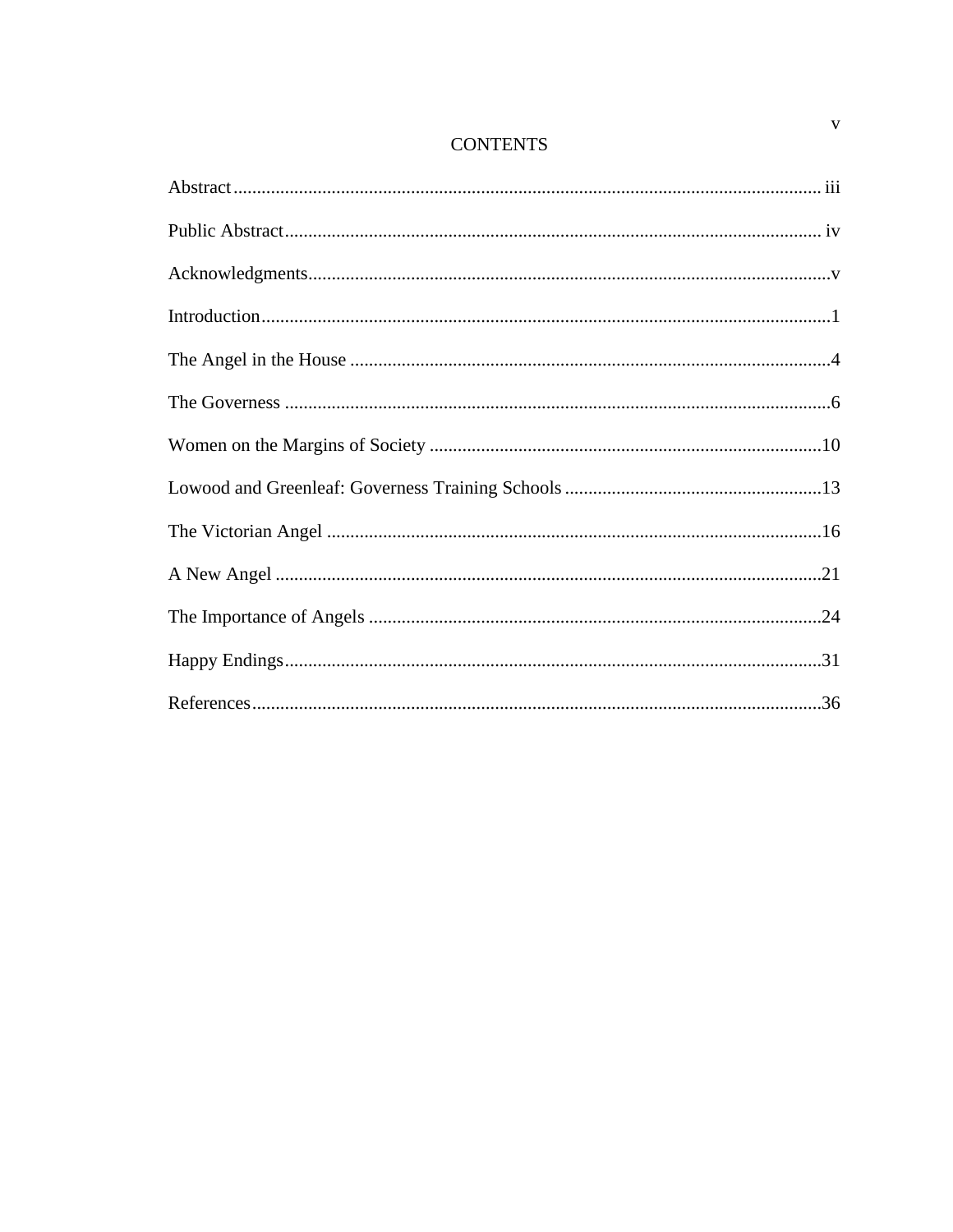# **Introduction**

In the sensation novel *Lady Audley's Secret* (1862), the secret fears regarding governesses are played out in true Victorian form. Lady Audley, a governess turned society wife, is the angelic figure of the novel and one whom "[e]very one loved, admired, and praised" (Braddon 11). Yet it is later revealed that the angelic Lady Audley has a dark, secret past. The daughter of a poor retired soldier, she had abandoned her first husband and child, bigamously married Lord Audley, and then attempted to murder her first husband upon his return from his fortune-seeking. The primary question of the novel soon is focused on Lady Audley's mental sanity, and though the reader may not ever receive the answer, they can easily see the damaged inflicted by the untrustworthy governess-turned-wife as she destroys anything or anyone that stands in her way. In the end, her husband and her unlawful husband are left alone and the home she should have redeemed is "shut up" (Braddon 379). Through the character of Lady Audley, the author condones and rationalizes the fears of Victorian society. Governesses were not made to be wives and they are figures who cannot be trusted. Lady Audley's beauty and accomplishments hid her troubled past and her permanent acceptance into the house as its mistress proved to be its demise. The novel asks readers to carefully judge their governesses and to keep them at an arm's length because they are not women to be trusted: their training and skills cannot redeem their low status. Only through this segregation can society maintain its equilibrium as individuals are forced to remain in their social caste.

As middle-class society grew, the need and fears surrounding governesses grew and popular sensation fiction such as *Lady Audley's Secret* and *East Lynne* capitalized on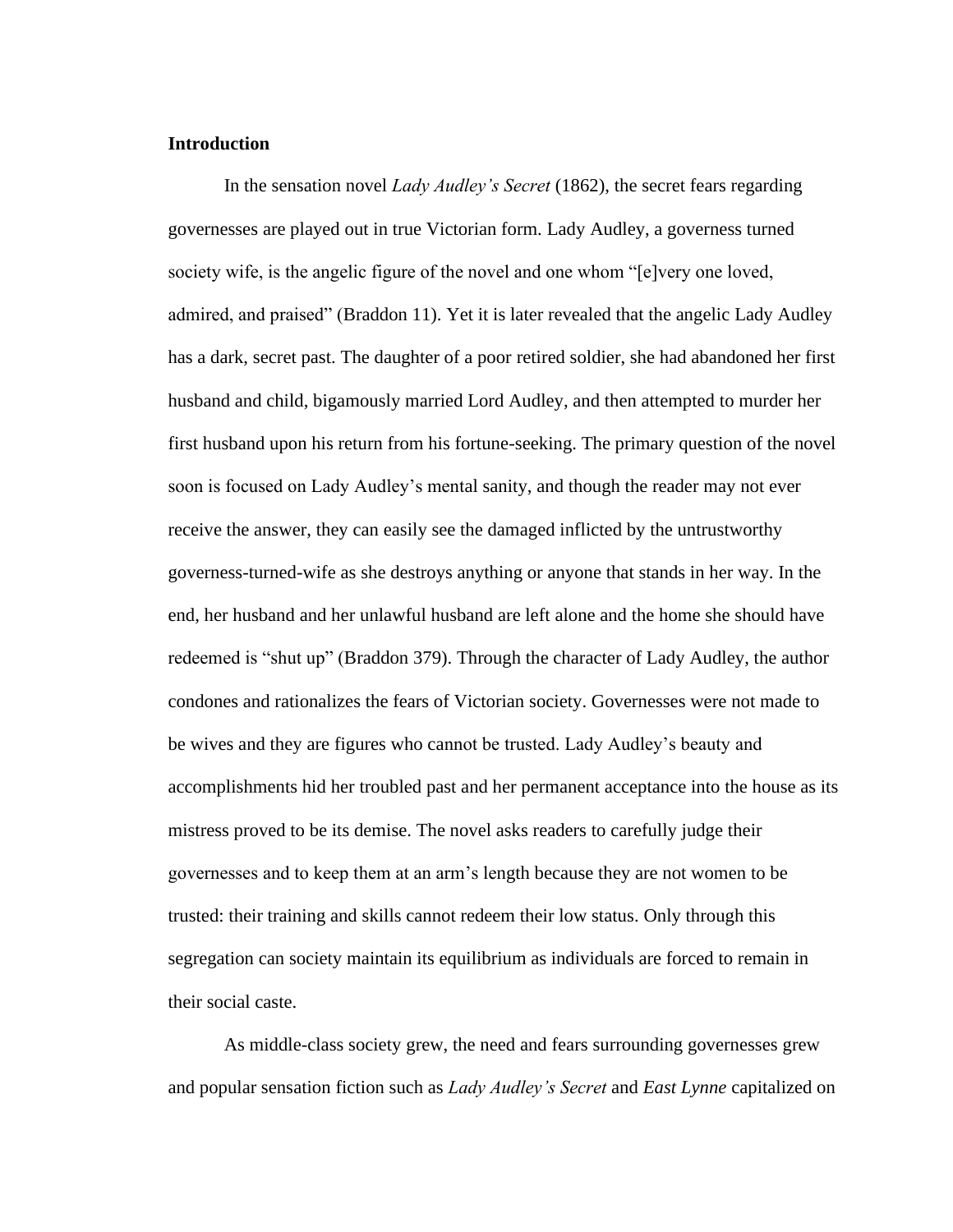these worries. They played into the narrative that a governess was "a sort of necessary evil, as one whom the parents would fain be without, but they cannot" (Maurice 33). Yet these sensational novels would receive pushback from two of the great British literary figures of the 19th century—Charles Dickens and Charlotte Brontë. Both *Jane Eyre* and *Bleak House* utilize the role of the governess not to play upon the fears regarding governesses but to critique class identity and the privileges associated with an individual's social class.

The issues of class identity are present throughout both novels as the two primary heroines are women from classes fit only to be governesses, not wives. Yet the governess role is fraught with conflict for these women who are seeking permanence in their lives. Jane Eyre, the eponymous character of *Jane Eyre*, falls in love with her master, but is stopped from pursuing marriage or any other relationship with Rochester because of her status. When Blanche Ingram, a lady suitable for Rochester's station and class, is brought to Thornfield Hall to see her suitability for marriage, Jane quips that "[i]t surprised me when I first discovered that such was his intention: I had thought him a man unlikely to be influenced by motives so commonplace in his choice of a wife" (Brontë 209). Status and connection dictated relationships and marriages, not love. Jane, who has fallen in love with Mr. Rochester, realizes that love may not be enough in the face of social status. These "commonplace" motives were believed to guarantee a happy and prosperous society, both in marriage and in the home.

Through carefully aligned marriages, a suitable "angel" would be brought into a home. This angel became the woman of the home who "upholds and sustains marriage" (Hoffman 265), thereby sustaining the home. A "successful marriage was the basis for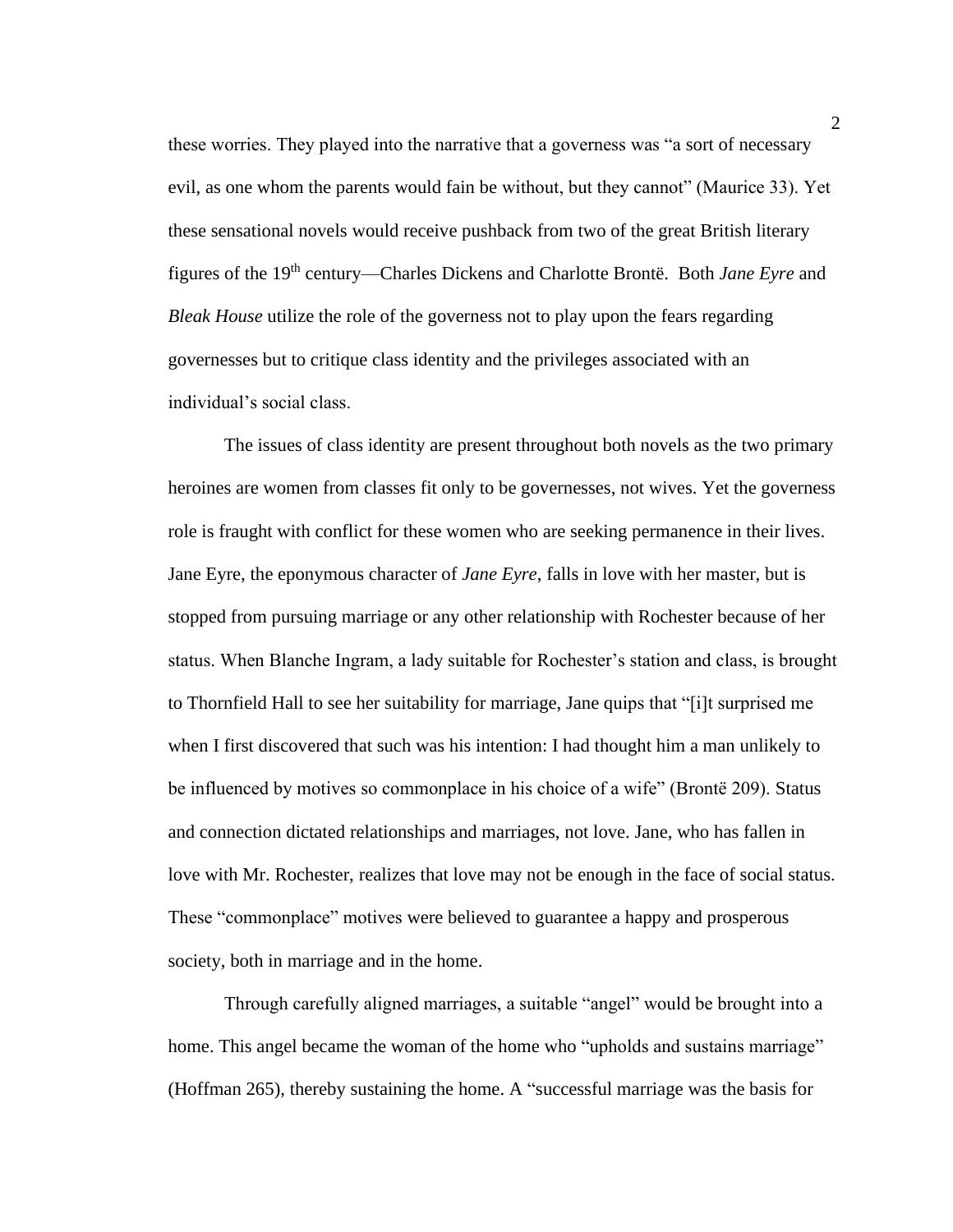what was considered the model bourgeois domestic circumstance of the nineteenth century" (Hoffman 265). If marriage was this important to the maintenance and success of a home, then men would search for women who maintained or improved their social standing. Women could not be chosen for something as fickle as love when upward mobility or at least maintenance of a certain social status was on the line. A wife was so important to a husband's success that "a successful marriage to an appropriate wife was an important way by which a husband could confirm and demonstrate his 'arrival' as it were, his newly-found economic and social accomplishments" (Hoffman 265). In a world where opportunities and privileges were driven by class, the choice of a wife could guarantee the success or failure of a man and his home. Jane's quip that Rochester's choice of bride seems shallow certainly endears the reader to Jane's plight but fails to admit that Rochester was merely playing the game according to long-established rules. A wife of status guaranteed a happy, successful, and thriving home. Marriage for love, which brought an unsuitable wife into the most important role in the home (as seen in *East Lynne* and *Lady Audley's Secret*), brought only disaster.

Yet this "angel" who brings vitality and success to a home is the figure that both Brontë and Dickens support. They do not, however, support the selection of a wife based solely on status. Brontë and Dickens utilize the novel to upset the expectation that only well-established women of appropriate status and social class were qualified and worthy to be angels in the home. They introduce their heroines, Jane Eyre and Esther Summerson, and use them to repair broken homes. On their separate paths, Jane and Esther both make the same moves as they establish the ultimate goals of Victorian marriage: stable homes.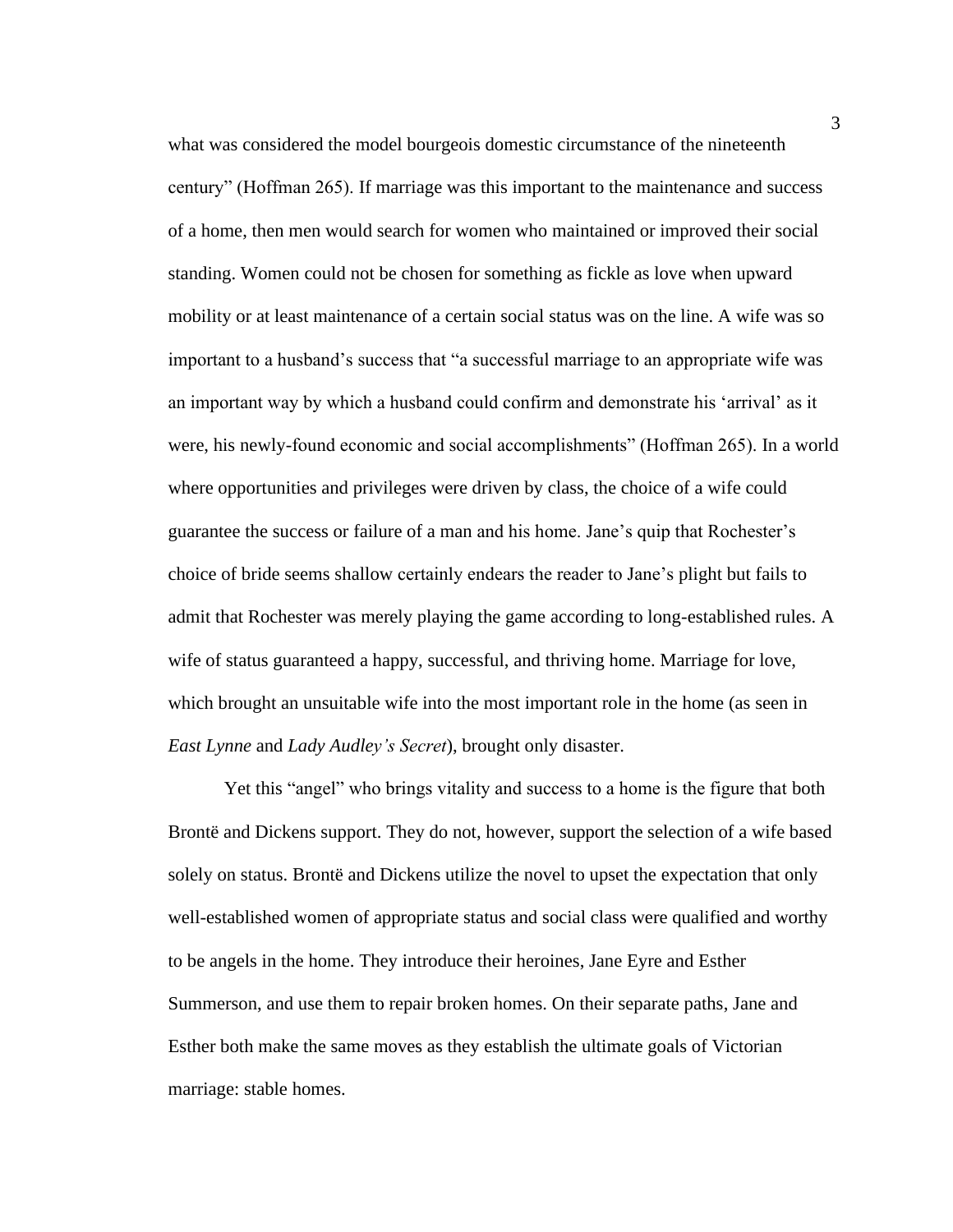They both seek to prove that the elusive angel of the household was a position that should not be determined by status and wealth, but by deeds and commitment. Choosing a wife from the fringes of society was unacceptable, so the authors utilize the well-established pseudo-mother figure of the governess to place their worthy heroines into their homes. The only way that they can show the worth and value of a women who are outside of acceptable social elite is to insert them into the home in the position of the pseudo-mother, the governess. Once the governess was established in the home, she could then repair the home that had been damaged by existing angels. Through a comparison of these two novels, it becomes apparent that the authors use the governess to reveal the fallibility of status-driven angels. Carefully, the authors prove that pedigrees and wealth do not guarantee healthy and stable homes, but commitment to the home will guarantee its success.

### **The Angel in the House**

The concept of the "Angel in the House" came from a famous poem by Coventry Patmore. In the poem, he "idealized women as devoted, docile wives and mothers; paragons of domesticity, virtue and humility" ("Coventry Patmore's Poem"). Key lines from Patmore's poem indicated the expectation of what the wife would do:

Man must be pleased; but him to please

Is woman's pleasure…

Whose each impatient word provokes

Another, not from her, but him;

While she, too gentle even to force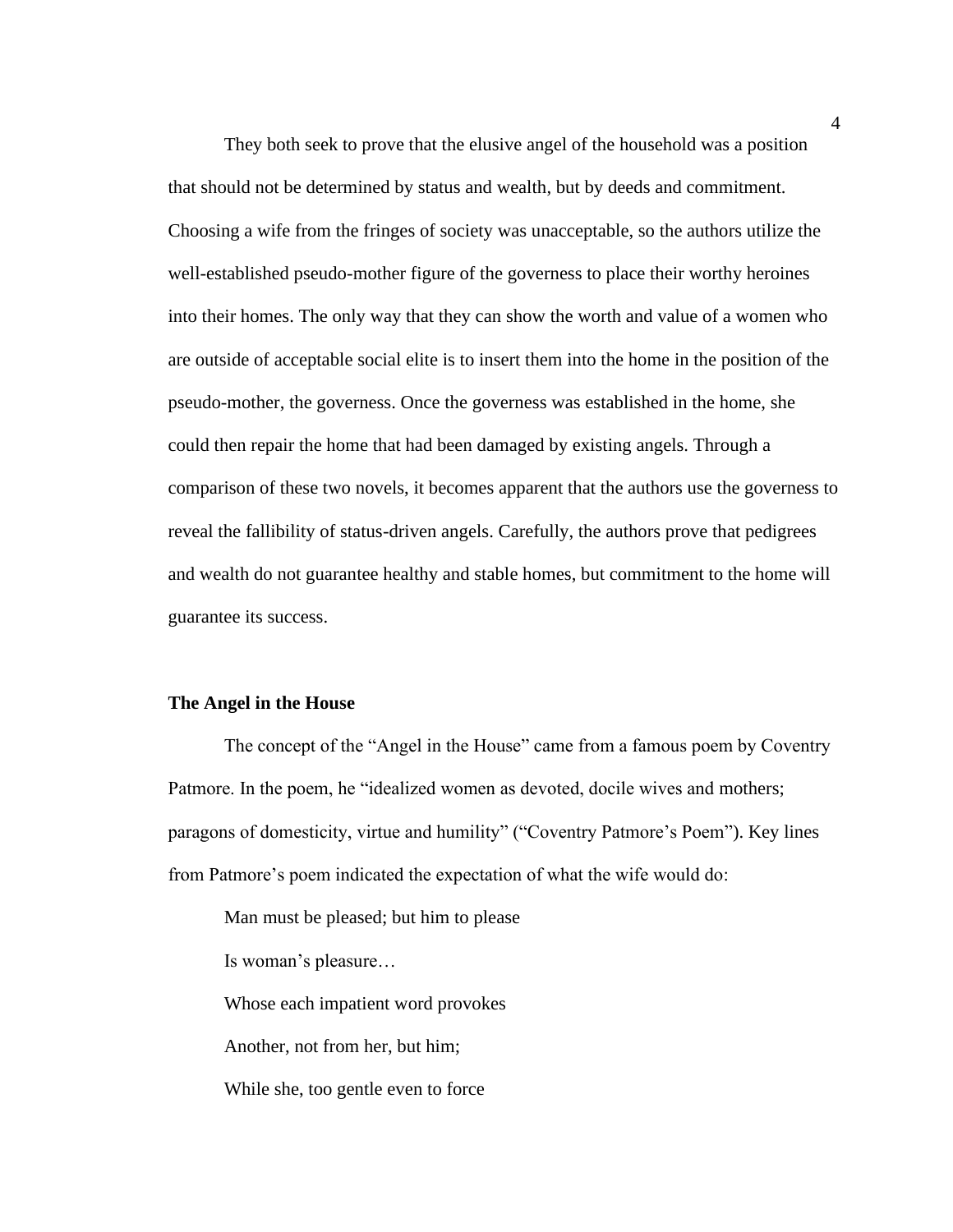His penitence by kind replies,…

At any time, she's still his wife,

Dearly devoted to his arms;

She loves with love that cannot tire… ("Coventry Patmore's Poem" 5-6) In the poem, the wife continually offers her support and care to the husband, sacrificing her own feelings and desires. While this was a poem written by a man about his wife, this ideal was not one abhorred by women. In fact, a contemporary guide for women entitled *Mothers and Governesses* (1847), discusses these same principles at length. The female author even tells her readers that "[t]he living principles of a mother's life, should be selfforgetfulness, and self-denial, and in a truly Christian mother's life, they will be so, and she will educate her family, by the same rules, which influence her own conduct (Maurice 10). If a woman wanted to be a Victorian Angel and ensure the success and stability of her home and family, she embraced these principles. Self-sacrifice guaranteed the vitality of the home and society, not selfishness.

The duties of middle-class wives extended beyond selflessness and into all areas of household management. They must "properly organize and run a household, including employees, while at the same time giving a proper education to their children" (Ciocoi-Pop 69). These weighty expectations meant that women were carefully chosen in order to ensure that they could perform their role well and fulfill all the responsibilities associated with their position as "angel" of the home.

Societal beliefs limited the number of women who were qualified to fulfill this position because of the training, both implicit and explicit, middle-class girls received. "A lower-class wife, a working girl, would not be sufficiently conversant with the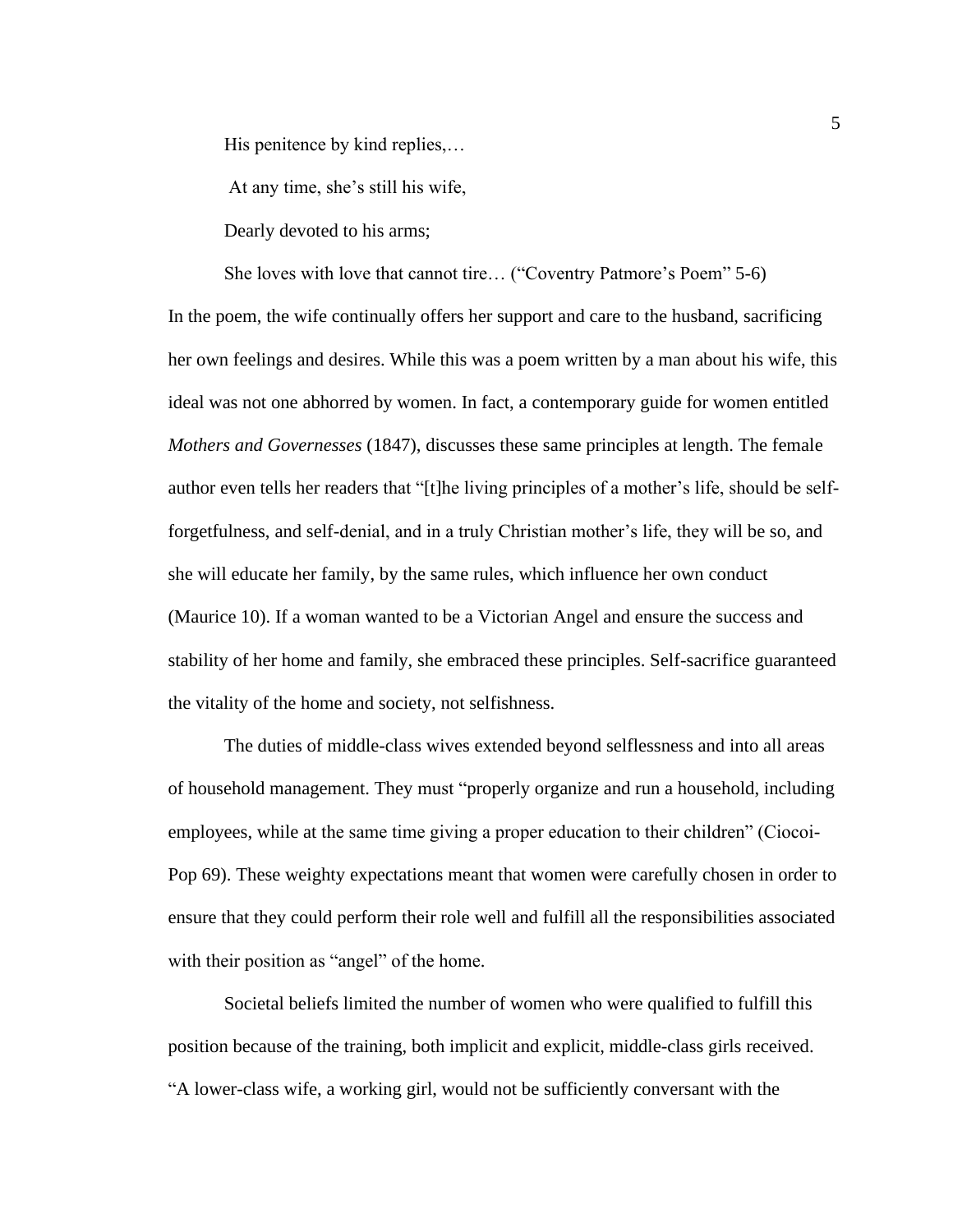signifiers of middle-class life to guarantee her husband's place in society" (Langland 291). Women who were raised to be middle-class and upper-class wives had received years of training to fulfill this position. The best tutors and governesses were acquired to teach them, while years of exposure to the carefully orchestrated and strenuous world of middle and upper-class gave them the implicit training needed to guarantee the success of their homes. Lower-class women were perceived as incapable of filling these roles, and that belief extended to women who fell outside of all social rankings: the governess.

The Victorian Angel was a woman who was unrivalled in the eyes of society for her commitment to home and family and her role in the success of her home and society. She was a complicated figure who devoted her life to her family in order to provide stability to her home. Yet in her devotion to every aspect of household management, family, and husband, things fell through the cracks. The most notable sacrifice in her devotion to home were the very people that would continue the success of the family long after she had passed: her children. As her duties of wife consumed her, the rearing of the children and their education—traditionally responsibilities left to the mother—fell to another individual. This woman would assume the role of mother to the children and become an important part of the household success as the "pseudo-mother."

#### **The Governess**

The pseudo-mother of the home assumed responsibility for the children as the mother's many duties directed her attentions elsewhere. The contemporary guide for women stated that the governess was an important figure and "[s]uch a parent will regard her governess, as her fellow-helper, as one who is working with her, for the highest ends,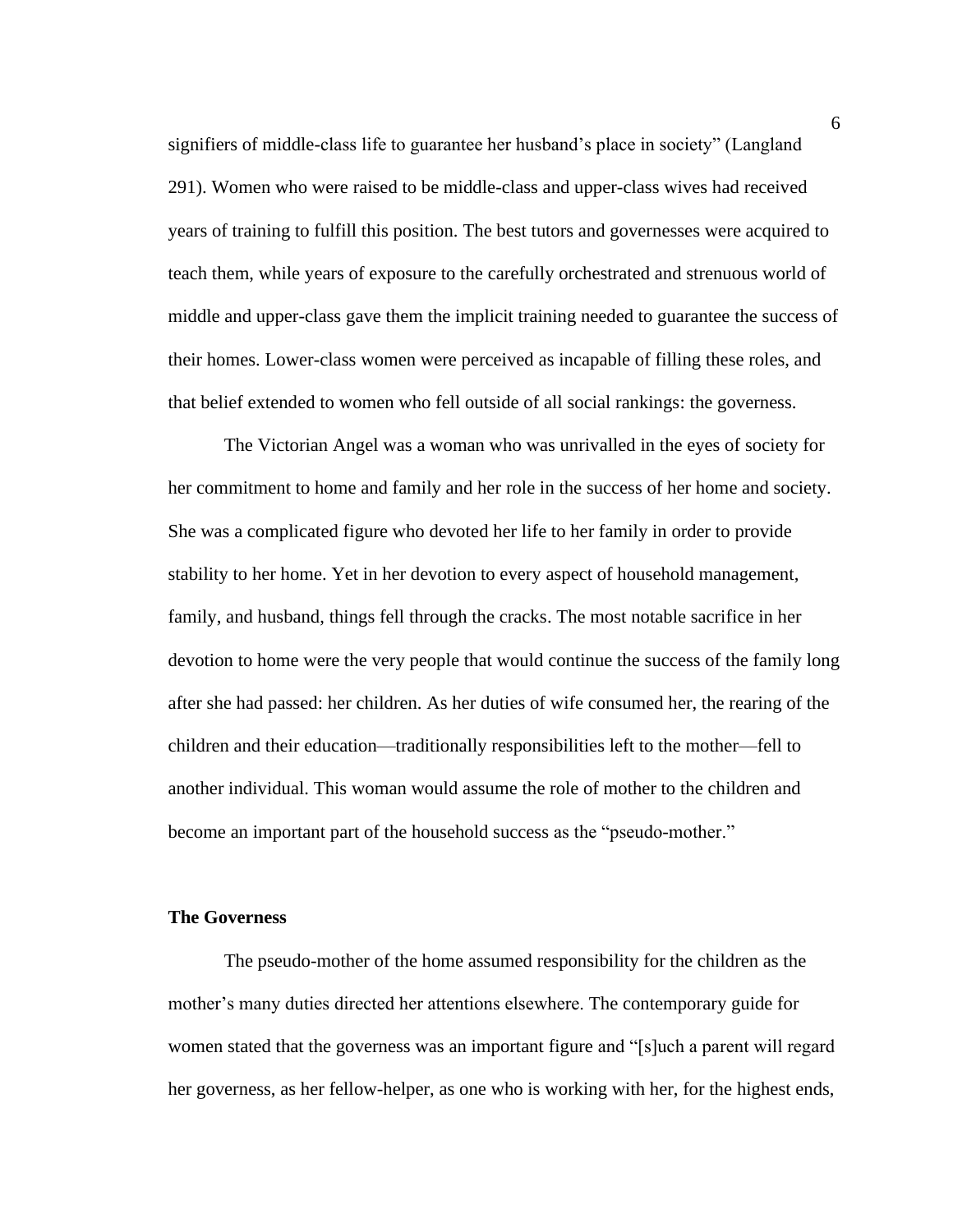even the immortal well-being of her offspring. Nor will she ever consider herself, as released from the deepest obligations to her" (Maurice 10). In an ideal Victorian household, the governess and mother are two women in the household who are one in purpose. They work together to ensure the success of the children as future representatives of the home. Yet this ideal that the governess and wife can work together as mothers to the same children is paradoxical. The governess assumes the role of mother without receiving any of the benefits of the title of wife. Her success as a pseudo-mother to these children will always be temporary. The title of wife, elusive and seemingly impossible to gain as a governess, is the only role that guarantees a permanent home. Thus, the two roles, mother and governess, are always at odds with another because a home does not need two mothers.

Despite this tension, the governess still entered the home because the demands placed on the Angel were simply too excessive. These demands necessitated the governess truly assume the role of mother with only the promise of room and board, a small annual salary, and no permanent position. In one letter to the editor from the 14 January 1892 *Morning Post*, the author quotes a recent advertisement for a governess who will be expected to take "sole charge of four children" between the ages of 6 to 11 for the generous sum of 16 pound per annum. Sadly, the author points out that it is likely the governess will be "mother and nurse or maid,… seamstress… even dressmaker...." ("The Wages"). Contemporary critics were even aware of the hypocrisy of the role of the governess. The choice of describing this advertised position as assuming the responsibility of "mother" and then including other descriptors that traditionally fall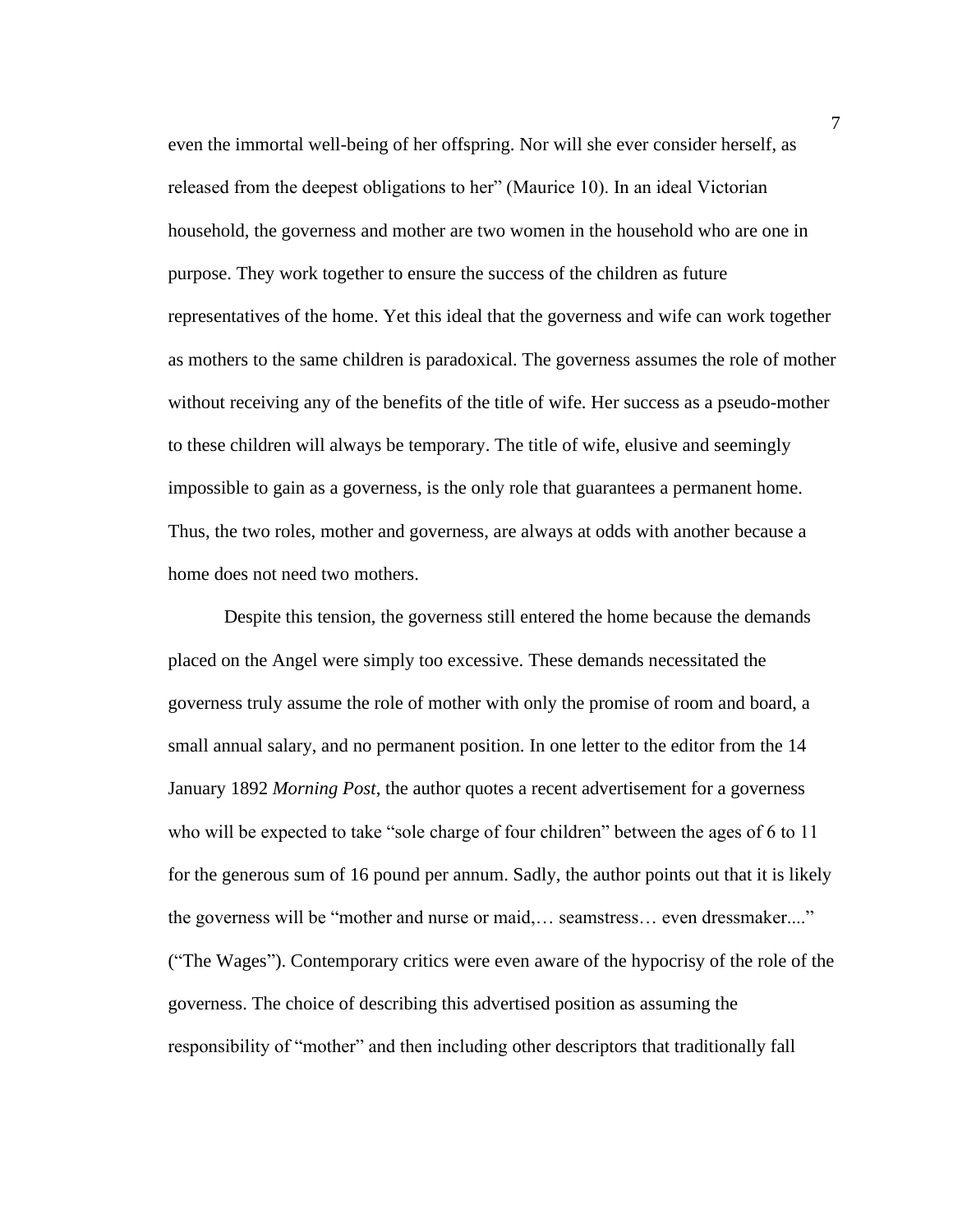under a mothering role clarify what Victorians saw the governess doing in the household: mothering for a small fee.

Though the title of governess brought with it the responsibilities of mothering, it did not bring with it the security of the title of wife. After the pseudo-mother had raised the children, she was let go and left to rely on her pitiful wages to sustain her life.

It is no wonder that so many of our well-educated women, after training some of the most important families in the land, find themselves penniless and homeless when their services are no longer required by an age that likes to fag (sic) out the young teacher with the combined duties of mother, governess, nurse, and seamstress, all in one, for the pitiful sum of £16 a year. ("The Wages").

This contemporary critique realizes the harsh reality of a governess' life. Though she assumes the role of mother, the absence of the title of wife always results in her expulsion. If she was a wife, she would always have a home. As a governess, her may homes are always temporary. One advertisement for governess mentioned in the 14 September 1880 "Scraps from the Comic Journals" in *Reynold's Newspaper* said she "will be [in] a good home for many years." Despite initially seeming generous, the advertisement exposes the very issue of the position of the governess. Many years is not *all* her years. The governess will always be asked to leave because a household does not need two mothers.

Despite the attempts to paint the governess as an important and valued helping hand in the middle-class home (Maurice 10), the governess was a temporary and mistrusted figure. This was especially true in "representations of the governess" and behind these "representations" was "[t]he mid-Victorian fear [was] that the governess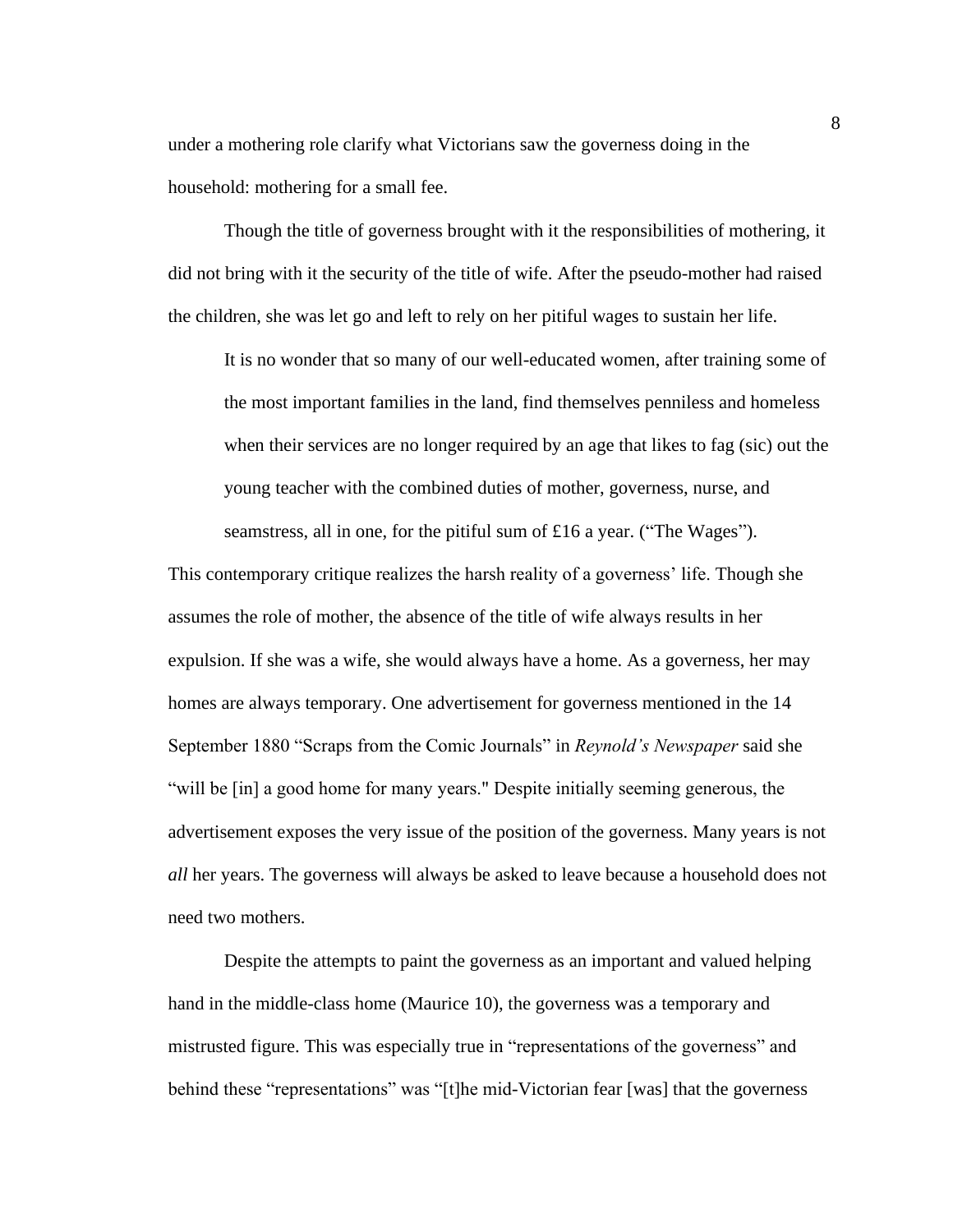could not protect middle-class values because she could not be trusted to regulate her own sexuality" (Poovey 131). An unmarried woman, potentially of marriageable age, was a risk in a household. Would she corrupt her young charges with her supposed blatant sexuality? Would she lure marriageable men or even married men into her arms, ungoverned and undisciplined by anyone? While "this marriage plot was far more common in literature than in life" (Gilbert 459), the fear of these eligible, yet ineligible women corrupting a home because they could not "regulate their own sexuality" was real.

An 823-word long advertisement from the 15 January 1849 *The Morning Post*  was the focus of contemporary satire. The lengthy soliloquy seeks a teacher and "mother," but with excessive restrictions. The author clarifies that he is looking for an older lady and will only settle for a chaperoned younger girl, because a young, single, unchaperoned governess might:

induce mutual attachment, [and] the gentleman,… desires to engage a governess of advanced age rather than run a risk (if risk there be) of increasing the responsibilities of his position, and prejudice the prospects of the little girls by a marriage resulting, perhaps, in a large family of children, deriving no provision, present or prospective, from their mother. ("Wanted, A Governess.")

The motives behind the gentleman's pickiness is the fear that regular interactions with a young, single, and ultimately eligible and worthy young woman might result in marriage that will prove socially damning to him and his children. The governess is capable of "mothering" his children, but to become a mother and *wife* is out of the question because of her social status.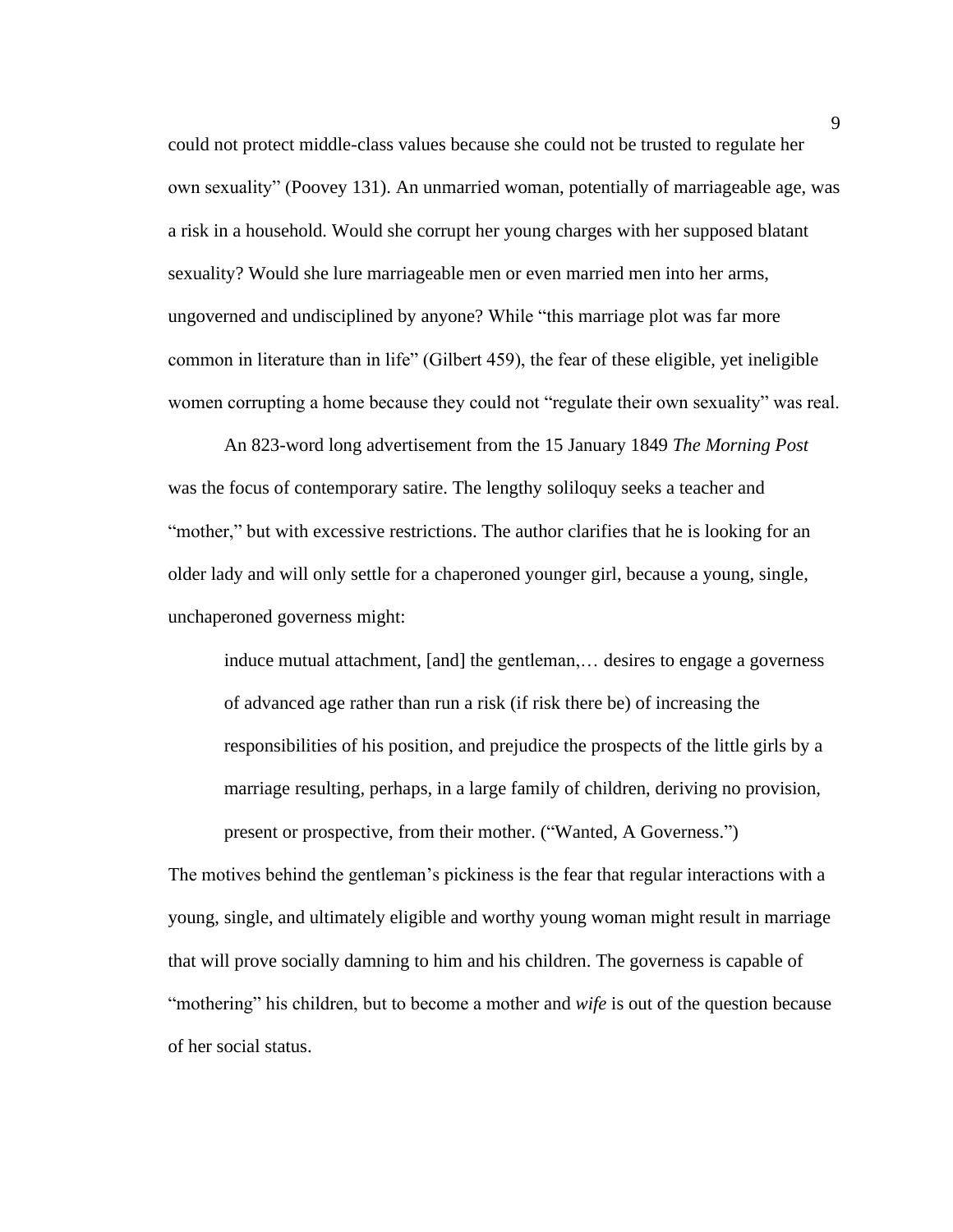Sadly, the "governess, in the majority of instances, is looked upon as a sort of necessary evil, as one whom the parents would fain be without, but they cannot" (Maurice 33). The role of the governess and the angel of the home are in conflict. While the idea that the angel "will regard her governess, as her fellow-helper" (Maurice 10) is ideal, the women are both trying to complete the same job and her very existence in the household upsets the home.

The governess was expected to mother middle-class women who would guarantee the continued success and distinct separation of the middle class from the lower class (Poovey 128). They would teach women to be wives and mothers, future pillars of middle-class society, while they were denied that opportunity. While Brontë and Dickens support the stability of the middle-class, they also support the removal of such rigid social qualifications to receive the role of mother (Poovey 127). They both ask the reader if the only women who are qualified to be mothers are women who already exist in the middle-class structures, or if women who exist on the fringe of society can prove themselves worthy of both the title of mother *and* wife. The governess provides the perfect entrance for these unlikely heroines into the home and the perfect opportunity for them to prove they are worthy of the title of *wife.* 

#### **Women on the Margins of Society**

Jane and Esther are destined for the role of governess because of their social status. Esther Summerson is raised as an orphan by her aunt, and she was led to believe her parents are dead, while they are in fact both living. Sadly, her mother has also been led to believe that Esther is dead. Her aunt is a strict, pious woman who fails to show any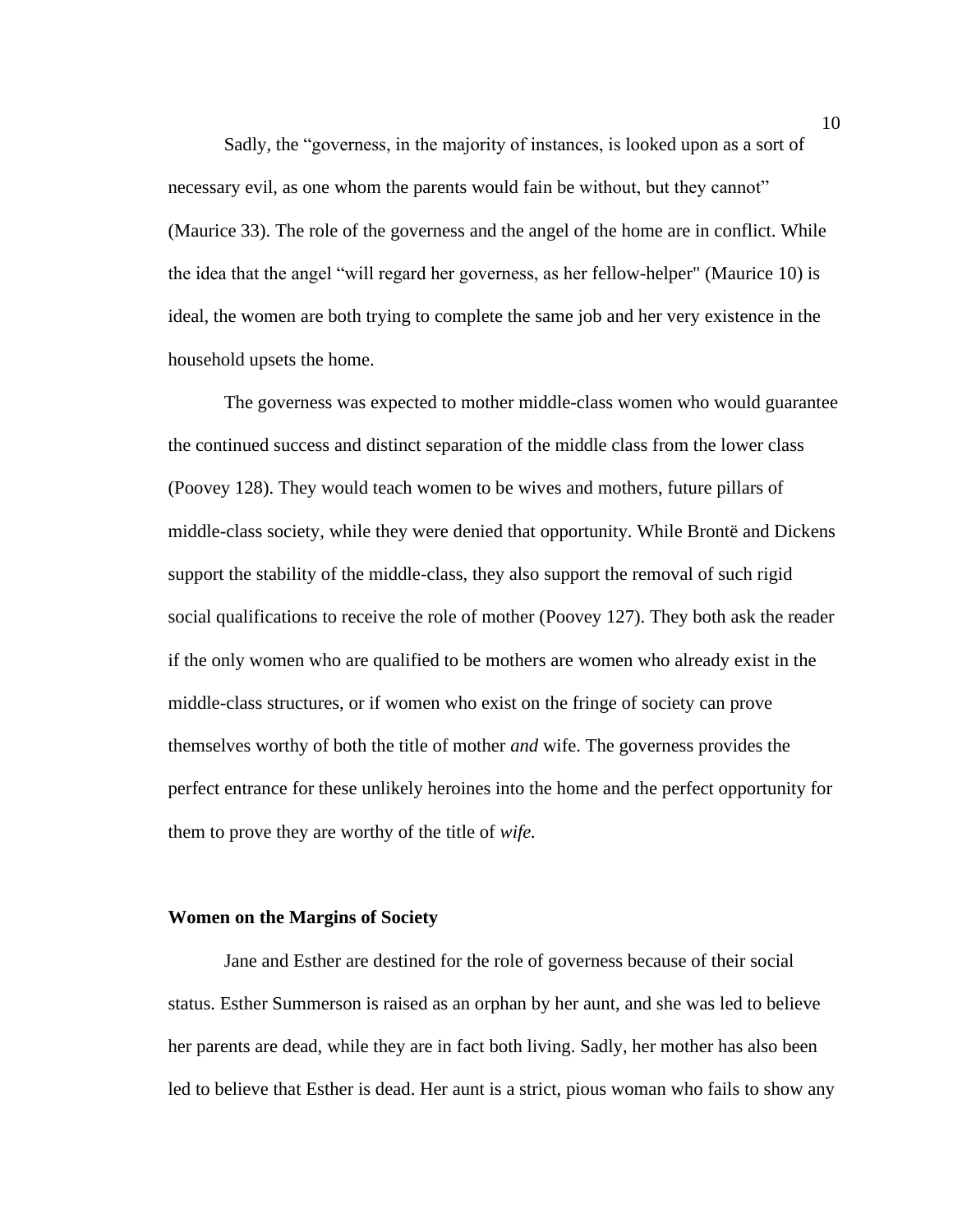true affection for Esther simply because she is illegitimate. Esther writes that her aunt, "with no desire or willingness *that I should live* [emphasis added], reared me in rigid secrecy," (Dickens 583).

Like Esther, Jane Eyre has been left in the care of an aunt who has no affection for her because Jane's uncle was frequently kind to Jane, his orphaned niece (Brontë 259- 260). Unfortunately, his death turns the cards against Jane, and her story begins as she suffers with the repercussions of his death. When Jane returns to her aunt's bedside shortly before she passes away, Mrs. Reed reveals that Jane was "[s]uch a burden to be left on my hands" (Brontë 259). Her actions stemmed from jealousy, as her husband "used to nurse it [Jane] and notice it as if it had been his own: more, indeed, than he ever noticed his own at that age" (Brontë 259). Mrs. Reed begins to take out her quiet anger on the young girl whom she views as a burden and a threat to her own children's success. Though Jane should have also been included and received these benefits that would prepare her for marriage, Jane's very existence within the home threatens to disrupt Mrs. Reed's carefully ordered world and presents potential future competition for her daughters, so she must constantly put Jane in her place.

The treatment of Esther and Jane has roots in very real Victorian fears. For Esther, the stain of her illegitimate blood dictates that she cannot be allowed to taint those around her, especially girl who will one day be the mistresses of stable, legitimate homes in society. As the flesh and blood of a corruptible woman, she might spread corruption wherever she goes because she is innately corrupt. Esther is removed from all associations beyond those the necessary interactions. One heartbreaking example is when Esther is invited to a party, and her aunt "wrote a stiff letter declining for me, and I never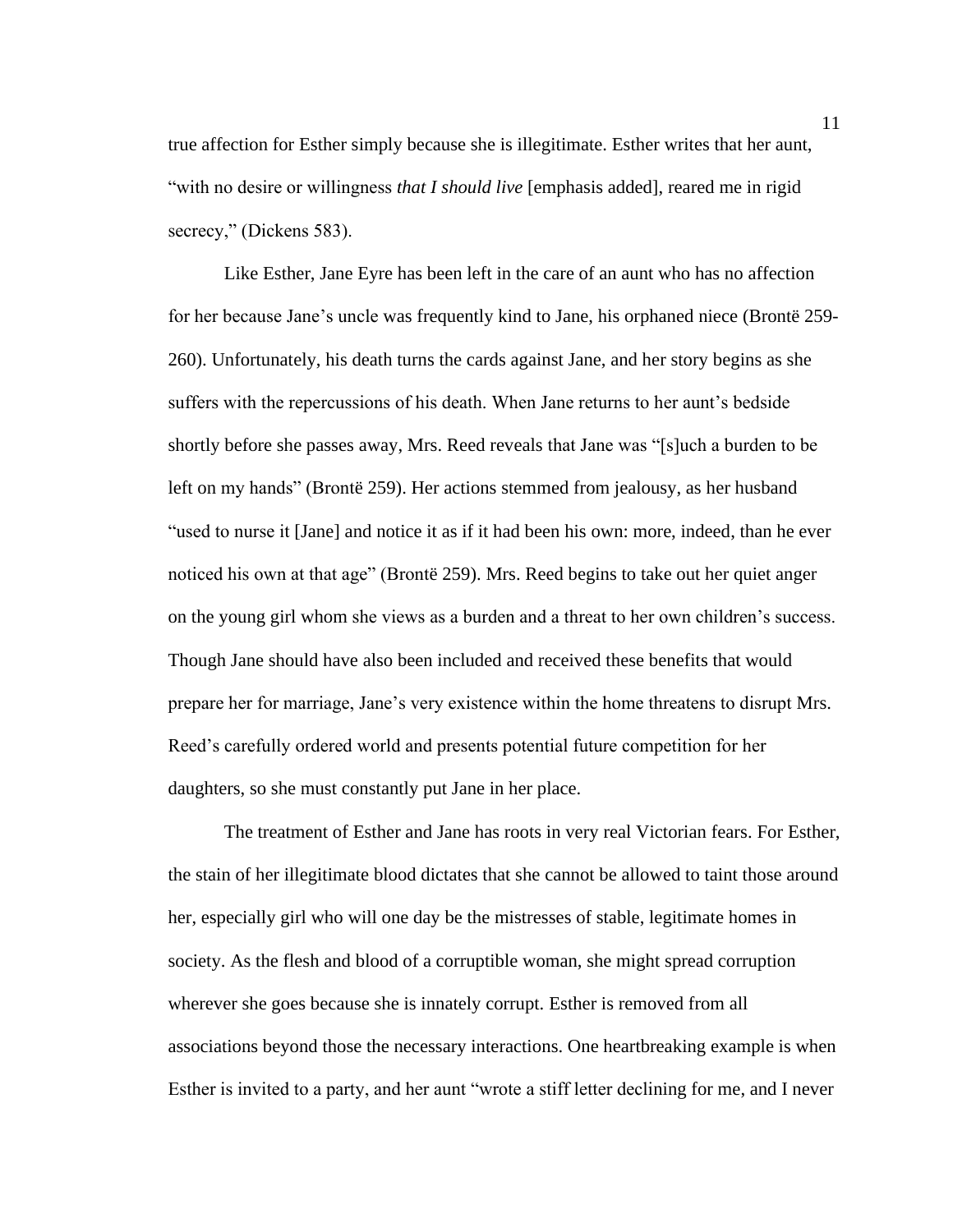went. I never went out at all" (Dickens 29). Esther is kept to the house and from any potential friendships that may form at her school. She is subjected to societal expectations of what must be done with illegitimate children: "obscurity, emigration, or death" (Pinchbeck 316). Young Esther is kept removed from much of society and she is only allowed to expand her circle of friends (and therefore influence) when she is much older and after she has proven herself "nobler" than her tainted blood.

Jane's treatment is different because her "sin" is different. While Esther is tainted by her parentage, Jane was born to a middle-class family and is the ward of an established middle-class family. Yet her treatment is pitiful to say the least, because:

Jane appears as a threat to the other characters. Either because she is an intruder from outside the community, because she is an enigma, or because her ideas are threatening, the other characters marginalize Jane in order to dismiss her or her ideas and thereby transform her into something non-threatening. (Peters 57)

While Peters does not mention social status and competition as one of the reasons Jane is ostracized, these two factors play a role in her treatment in the Reed household. While Jane's parents were poor, her mother was of a higher social standing and that was a favorable technicality. With careful guidance and schooling, and her father's poor status was surmountable. Yet this technicality was not enough for Mrs. Reed. As she talks with Jane before her death, Mrs. Reed confesses she lied to Jane's paternal uncle simply because she "disliked… [Jane] too fixedly and thoroughly ever to lend a hand in lifting… [Jane] to prosperity" (Brontë 267). Jane had easily succeeded in securing her uncle's affections as a young girl *and* a potential fortune (an incredible asset for Victorian marriages). In Mrs. Reed's eyes, the rise of Jane meant the fall of her daughters. So, Mrs.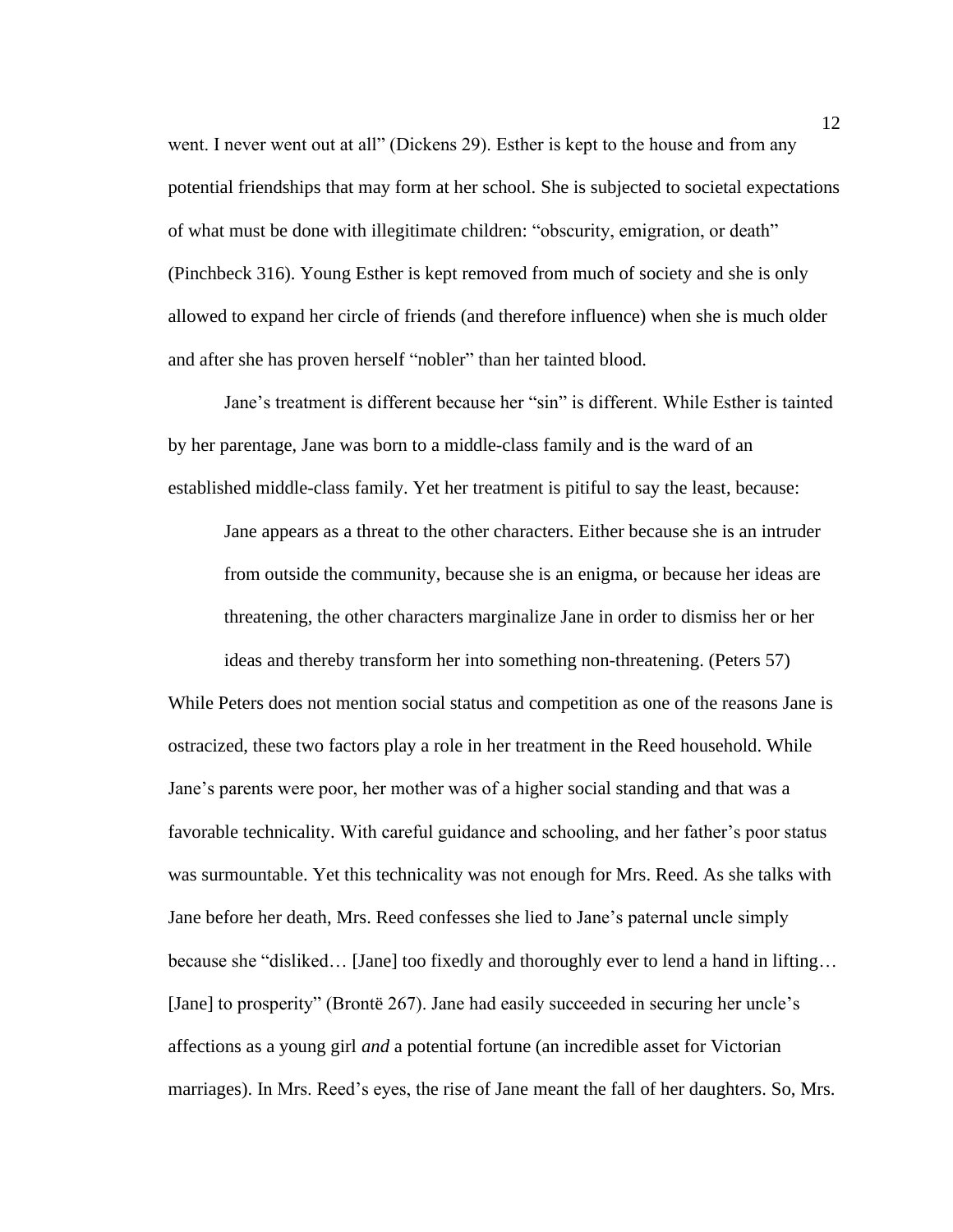Reed carefully ostracized Jane, hoping to ensure the success of her thoroughly middleclass daughters.

#### **Lowood and Greenleaf: Governess Training Schools**

The threats Esther and Jane pose to others play a heavy role in their upbringing and prospects. Their removal from society and their families set them on a path towards the role of a governess. As their peers of better social standing are sent to school to be trained to be eligible mothers, Jane and Esther are sent to school to be trained to be pseudo-mothers who will train the daughters and sons of the middle-class to be good productive members of society. Both Jane and Esther are evaluated before they are sent to school, seemingly to determine if they are even worthy to become governesses. Jane is evaluated by Mr. Brocklehurst, the school administrator, once while Esther is evaluated twice by Mr. Jarndyce, her future fiancée.

The exchange between Mr. Brocklehurst and Jane heavily influences her experience at Lowood. Jane is evaluated poorly by Mr. Brocklehurst based on Mrs. Reed's opinions. She wrote to him and informed him that "this little girl has not quite the character and disposition I could wish" (Brontë 38) and her summation of the situation is readily accepted. Mrs. Reed then asks that she be trained "in a manner suiting her prospects... to be made useful, to be kept humble (Brontë 39). Her aunt clearly seeks to remove her from the privileges of middle-class birth and resign her to a position of "humility." Jane even remarks that her aunt "was already obliterating hope from the new phase of existence which she destined me to enter" (Brontë 39). The role of a governess is the perfect position for an unwanted, poor relation. Jane will enter a world where she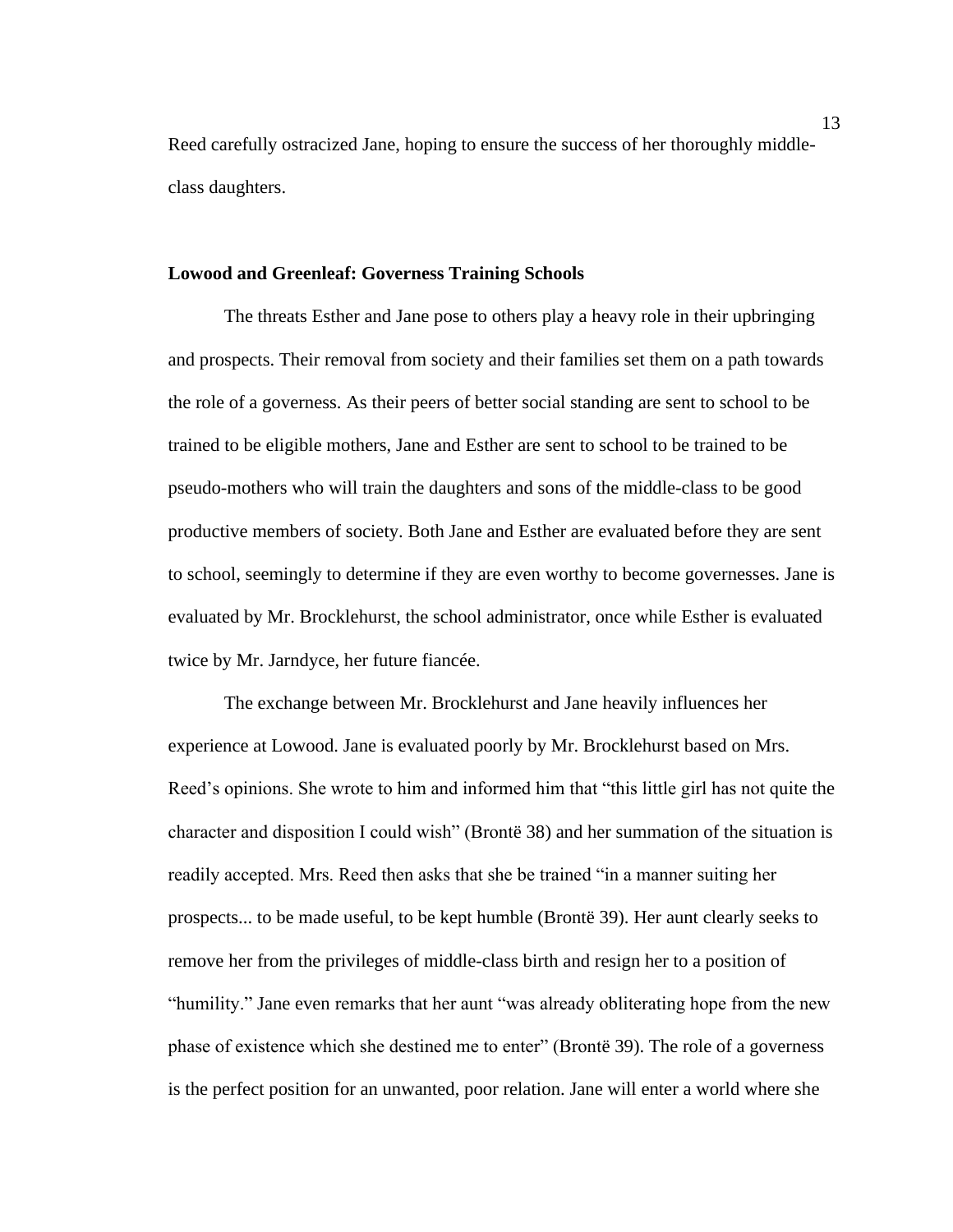can contribute to society in established homes, but where her threat to other more established middle-class girls will be minimized, including her threat towards her cousins' success.

Esther Summerson is evaluated on many different occasions, but her first evaluation takes place by Mr. Jarndyce's solicitor, Mr. Kenge. The first evaluation is very brief and one of the more confusing moments of the book. Mr. Kenge asks her to take off her bonnet and he looks her over and tells her aunt, "Yes!" (Dickens 32). This exchange seems to place Esther in a favorable light for Mr. Kenge and he later reveals that Mr. Jarndyce had sent him to offer to take guardianship of Esther (Dickens 35). Only after Kenge has approved of Esther is the reason behind his visit shared with her. What is confusing is the criteria: Kenge merely looks over Esther. It could leave the reader to assume she was being evaluated for physical attractiveness—something that does not seem important for the role of a governess in the house. Traditionally, the governess disappeared into the background and beauty was not a good combination for a woman who was already walking a fine line because of concerns over her ability to guard her sexuality.

These evaluations are utilized to place these girls in the roles that have been determined for them by their caretakers. In both cases, the guardians utilize other individuals to validate the choices they have made for their wards. Mrs. Reed uses Mr. Brocklehurst's opinion (even though she heavily influences his evaluation through her pernicious lies) to soften her discomfort. Mr. Jarndyce uses Mr. Kenge to provide a surface level-evaluation of Esther as to whether she is even worth attempting to save. Jane is only subjected to one primary "evaluation" because she must be determined to be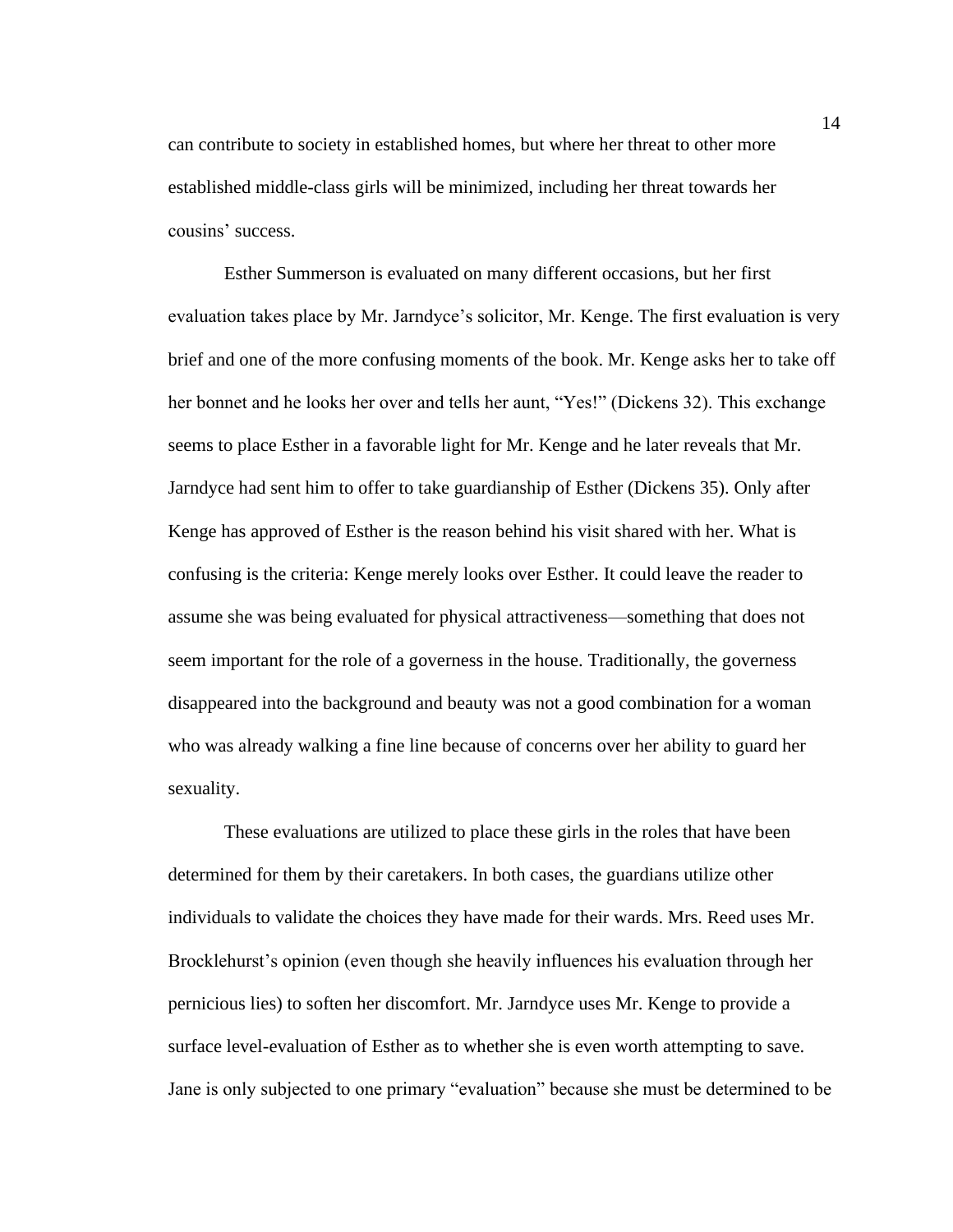wicked enough to deserve a demotion from wife to governess. Esther will be evaluated multiple times along her journey because she carries the stain of illegitimacy. Her evaluations are to determine if she cannot ruin those around her through her inherent corruption.

For both Jane and Esther, their experiences at school reveal their worthiness to be placed in a home. Esther only talks briefly of her schooling, mentioning how dearly she has been loved at Greenleaf—presumably because of her caring ministrations in her governess-teacher role. This love is reinforced by the sadness brought on by her departure (Dickens 41) but Esther remarks that she is surprised by all these fond farewells and then she tries to "tell them… how good they had all been to me" (Dickens 41). Even with her disbelief in her ability to "do some good" as her aunt exhorted her, these friendships are just one piece of evidence that Esther has something good to offer the world.

Jane's initial experience at school is much more challenging than Esther's and occupies a significant amount of time. Mrs. Reed's words prove a significant hurdle for Jane to overcome as Mr. Brocklehurst uses them against her at school (Brontë 76). Jane must fight against this slander and through the guidance of a friend and teacher, she overcomes the labels. Jane does devote more time to her experience at school, but her experience is summarized differently than Esther. She does not mention much about friendships, only sharing her experiences with Helen and Miss Temple, and the influence they have on her life. Her friendship with Helen ends with Helen's untimely death, while her friendship with Miss Temple is cut short by Miss Temple's marriage. Jane simply says of her time at Lowood, "during these eight years my life was uniform, but not unhappy, because it was not inactive" (Brontë 95). Esther's experience at her school is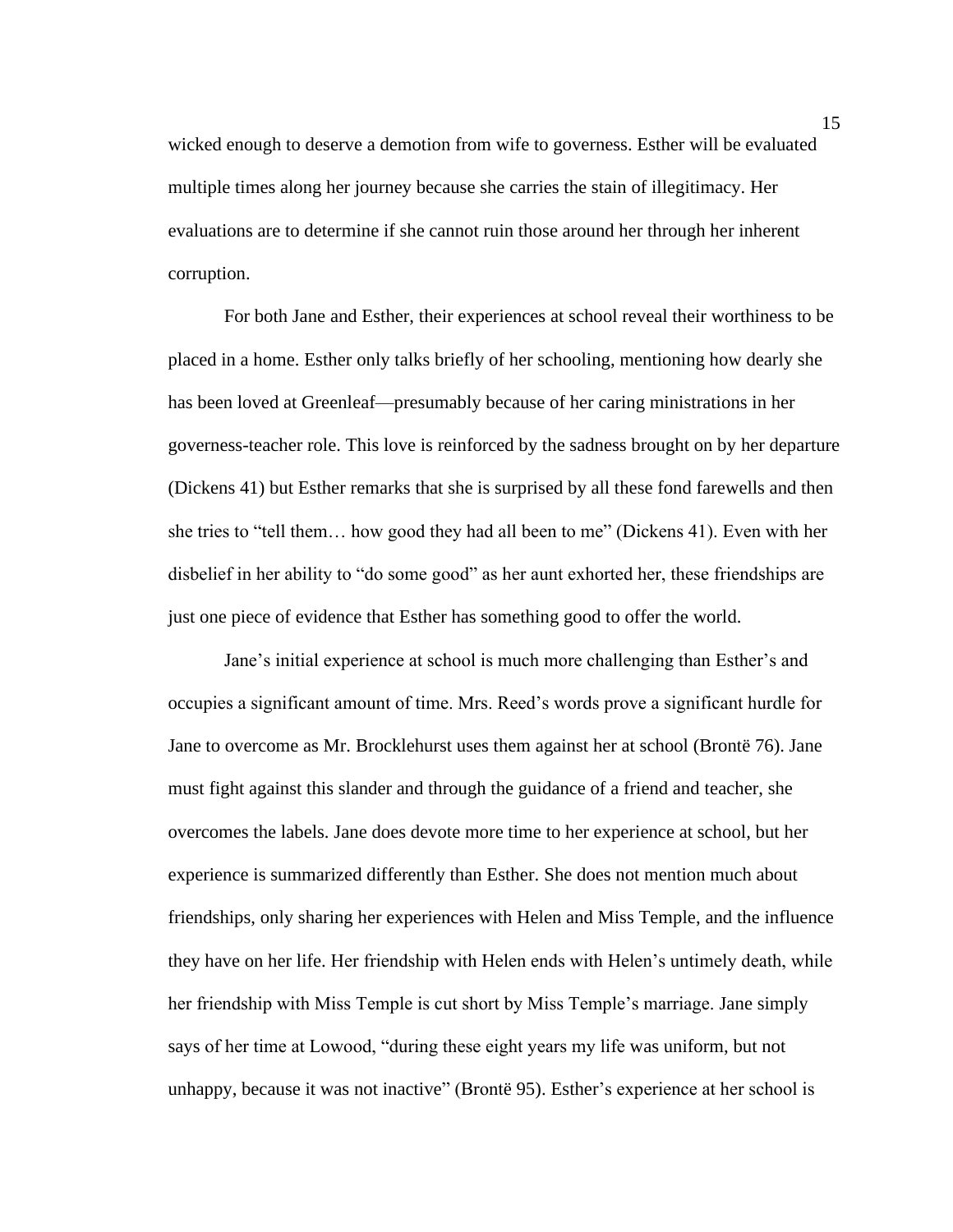full of love, while Jane only mentions that her time was "uniform" and "not inactive." For Esther, the school has filled her need for love and acceptance, while Jane still seeks for something more than an interminable position as a teacher at a school.

#### **The Victorian Angels**

Once Jane and Esther received the training necessary to provide for themselves in the future, they became eligible to become a part of a Victorian household, but only as a temporary fixture. Jane and Esther would move from home to home, likely to remain governesses their entire lives. Yet the novel becomes the way for Dickens and Brontë to test societal conventions and Jane and Esther's futures, while still adhering to the spirit of the angel in the home. One critic wrote that Dickens:

Though not in the extreme, like most of the Victorians,... Dickens believed that a woman needed to be the 'Angel of the House', devoting her life to housekeeping and child rearing. Hence, the analysis of Dickens' female characters should be based on the guidelines concerning the social standing and perception of women's role in society throughout the Victorian era…. (Yildirim 116)

Dickens believed in the Victorian Angel and this is reflected in the figure of Esther, but he is stuck by societal rigidity. Esther is the perfect Victorian Angel, but her illegitimate status is a concern. But Dickens believes in the figure of the Victorian Angel and he does not want to destroy the figure, just expand *who* can fulfill the role. So, Dickens and Brontë both pose the question of what happens if the established angels in the home failed in their roles? Both novels take their governesses to homes that have experienced the chaos that was thought to ensue in the absence of a redeeming angel. The women of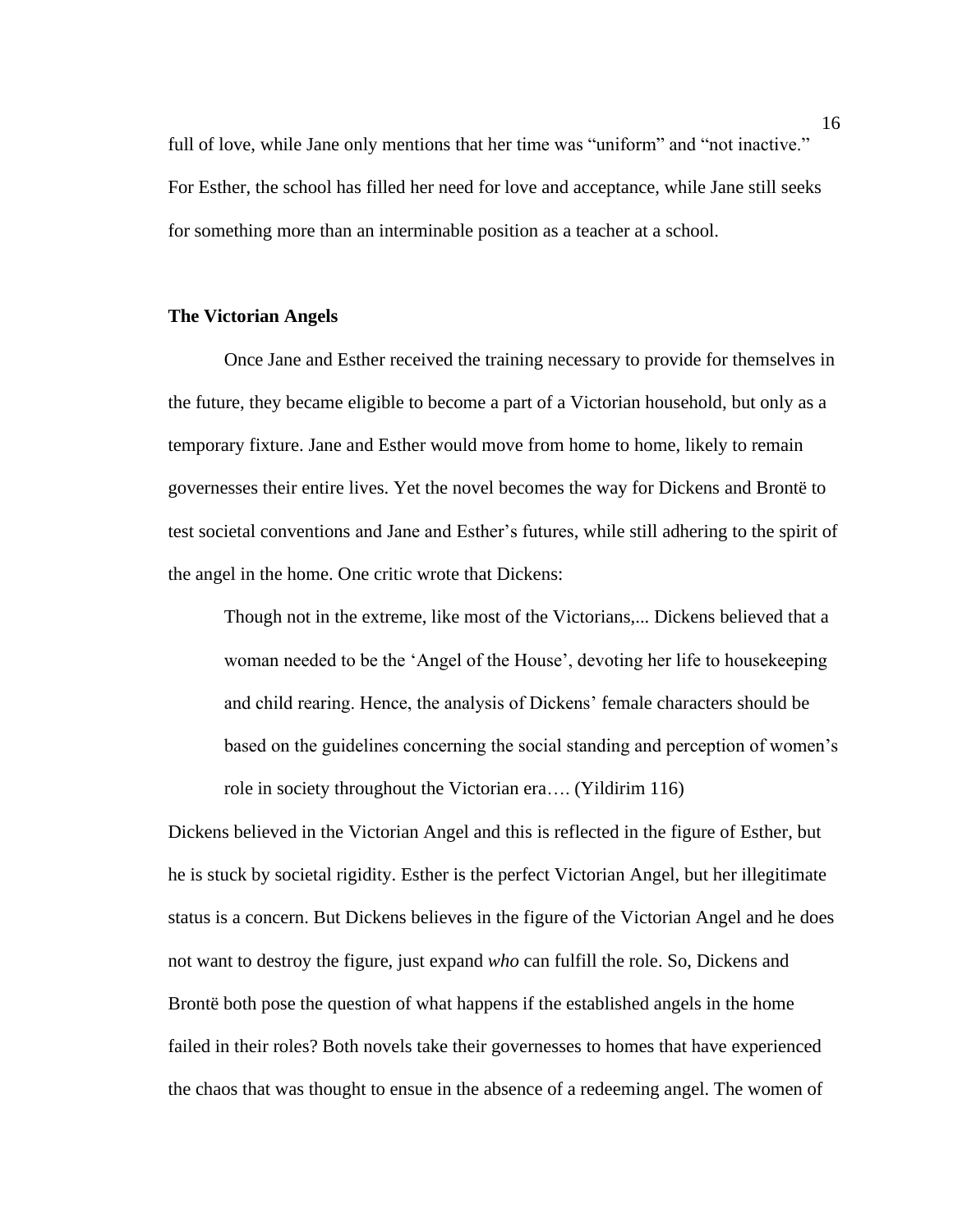the house, or the lack of one, in one case, have long-lasting effects and ramifications on the stories. But the novels ask the crucial question: can a pseudo-mother resolve the problem?

In *Jane Eyre* the failure of the Thornfield household comes as a result of the failure of the first angel. Rochester's first marriage is arranged by conniving parents, but Bertha's legitimate status and social standing did not provide the necessary stability needed within the household. Part of this is attributed to her hereditary madness, but Rochester also says he "was not sure of the existence of one virtue in her nature: I marked neither modesty, nor benevolence, nor candour, nor refinement in her mind or manners" (Brontë 342). His description of her contradicts the description of the angel she was supposed to be in the Thornfield home. Instead of the selfless, virtuous angel who devoted her heart and soul to the household, he realized he married a woman who would leave him without "a quiet or settled household" (Brontë 343). The absence of a peaceful house, mentioned so casually by Rochester, reveals the destruction that can be caused in a household by an angel who is qualified to fulfill that role, but who lacks the qualities of an angel. His marriage is so caustic that he returns to England to hide from the reality of his "sullied name" and "filthy burden" (Brontë 345). Denying the existence of his wife, he goes throughout Europe searching for "a good and intelligent woman... a contrast to the fury I left" (Brontë 347). Despite the damage Bertha has wreaked on his home, his persistence in searching for an angel reveals his understanding that an angel is necessary for a successful home and his desire to repair his own home.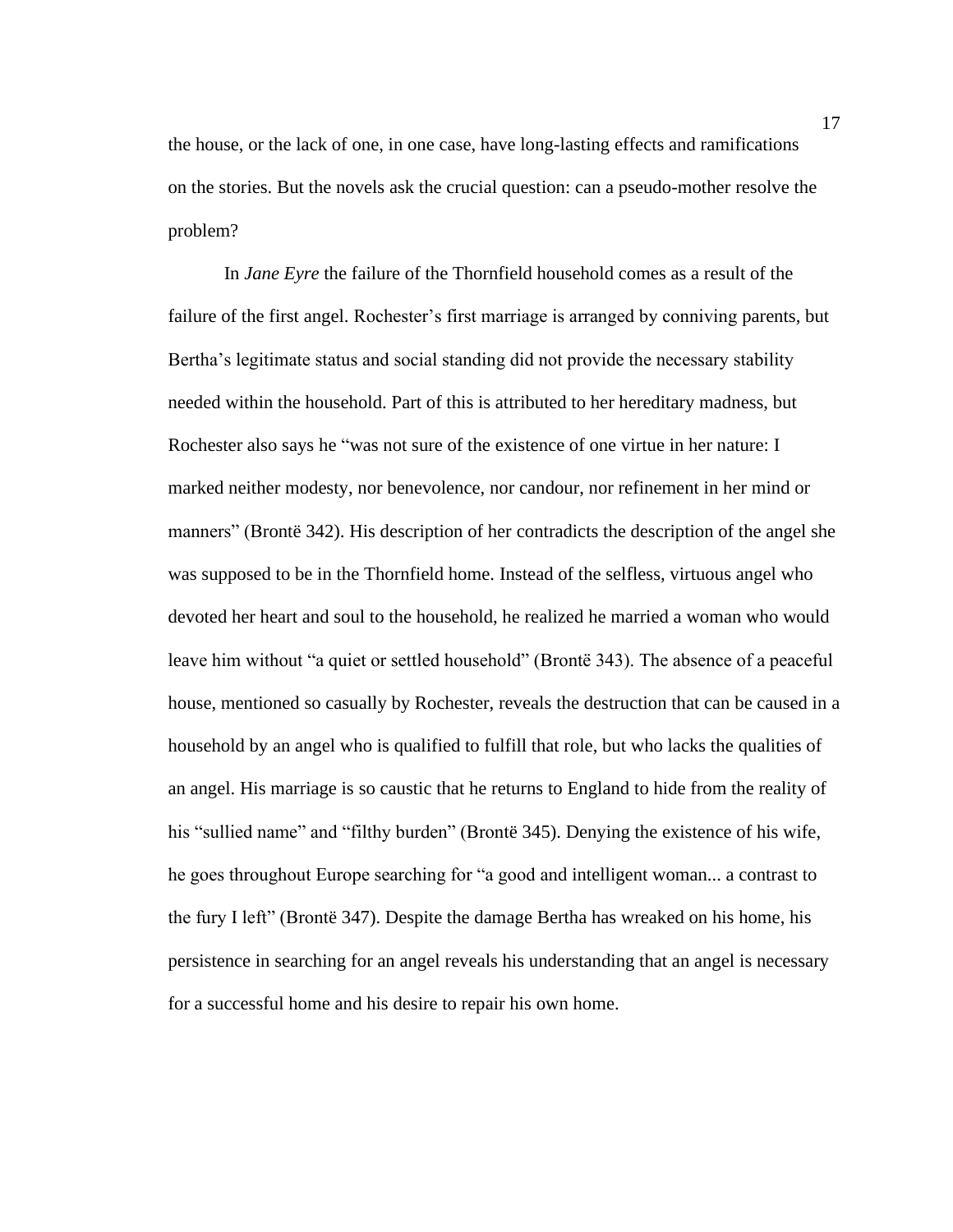His European search proves futile, and as Rochester rides back to Thornfield, he stumbles across Jane and is injured in a fall from his horse. Jane offers to help him and Rochester senses that the fortune of his household has changed. He says of this exchange:

something new – a fresh sap and sense – stole into my frame. It was well I had learnt that this elf must return to me – that it belonged to my house down below –

or I could not have felt it pass away... without singular regret. (Brontë 350) In an instant Jane, the pseudo-mother of Rochester's home, completely unknown to him at this point, begins to save him. She has already succeeded in "improv[ing]" Adèle (Brontë 137), her first step in repairing Thornfield. But the angel's duties included both the children and the husband, and Jane's offer of help extends her redemption to Rochester. Rochester's search for an angel of the home has taken him all over Europe, but it leads him back to a governess who has already proven her ability to perform in this role. The solution to his problem had been deposited in his lap and she proves to be a woman who has the qualifications and qualities desired by an angel.

While the novels have many similarities, one of the primary differences between them is the existing angel. Rochester's home has been tainted by an angel who was brought in only because of her money and connections, not her ability to stabilize her home. The negative impact of a fallen angel is obvious, but Dickens takes a different approach to the issue. Jarndyce does not have an angel in the household—not even one hidden or one who has died. Bleak House has long been occupied by a single man, so what would the story have to do with the angel in the house?

Upon Jane's arrival at Thornfield, she is immediately integrated into the household, her testing before she arrives at the home limited to the single interview with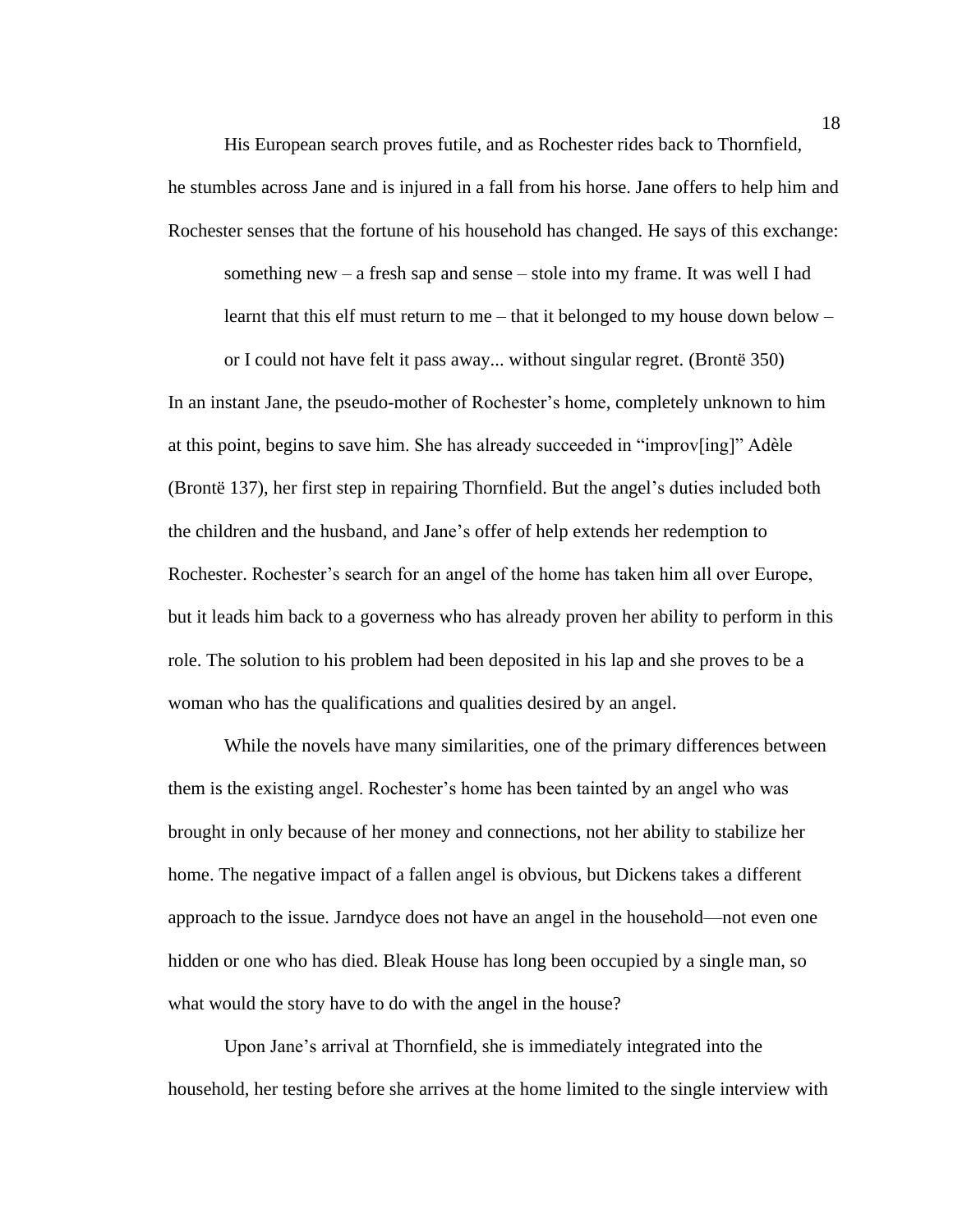Mr. Brocklehurst. Yet Esther has to prove, again and again, that she is even worthy to assume the role of governess because of her illegitimate blood. Her first test takes place not long after her aunt's death. As Esther is being sent to school, Mr. Jarndyce appears in the coach to evaluate her personally instead of sending Mr. Kenge. Jarndyce offers her a plum-cake, which Esther rejects because "they are too rich for me" (Dickens 38). This evaluation is subtle and has far deeper implications. Esther has been tainted by her parent's illegitimate relationship and welcoming her into a household is potentially dangerous. Can an illegitimate woman be trusted to maintain the middle-class values that are vital for the continuation of middle-class society or will she corrupt those around her? This small evaluation is an opportunity for Esther to prove that she can deny her wants and desires.

At Greenleaf, Esther is tested to see if she will corrupt those around her. When she arrives at Greenleaf is taught that she will "have to depend, by-and-by, on my qualifications as a governess" (Dickens 39). Esther's realization that she will not be provided a living and must thrive and succeed as a governess is another indicator of her worthiness. At this revelation she does not give up, instead choosing to commit herself to her new profession. She says, "I was not only instructed in everything that was taught at Greenleaf, but was very soon engaged in helping to instruct others" (Dickens 39). Her training would qualify her to be a governess, just like all of the other girls who passed through the school, while her commitment to the future that has been chosen for her qualifies her to instruct others. This responsibility to teach others implies that she is worthy to teach children in a home as their pseudo-mother because she is tasked with teaching the future teachers.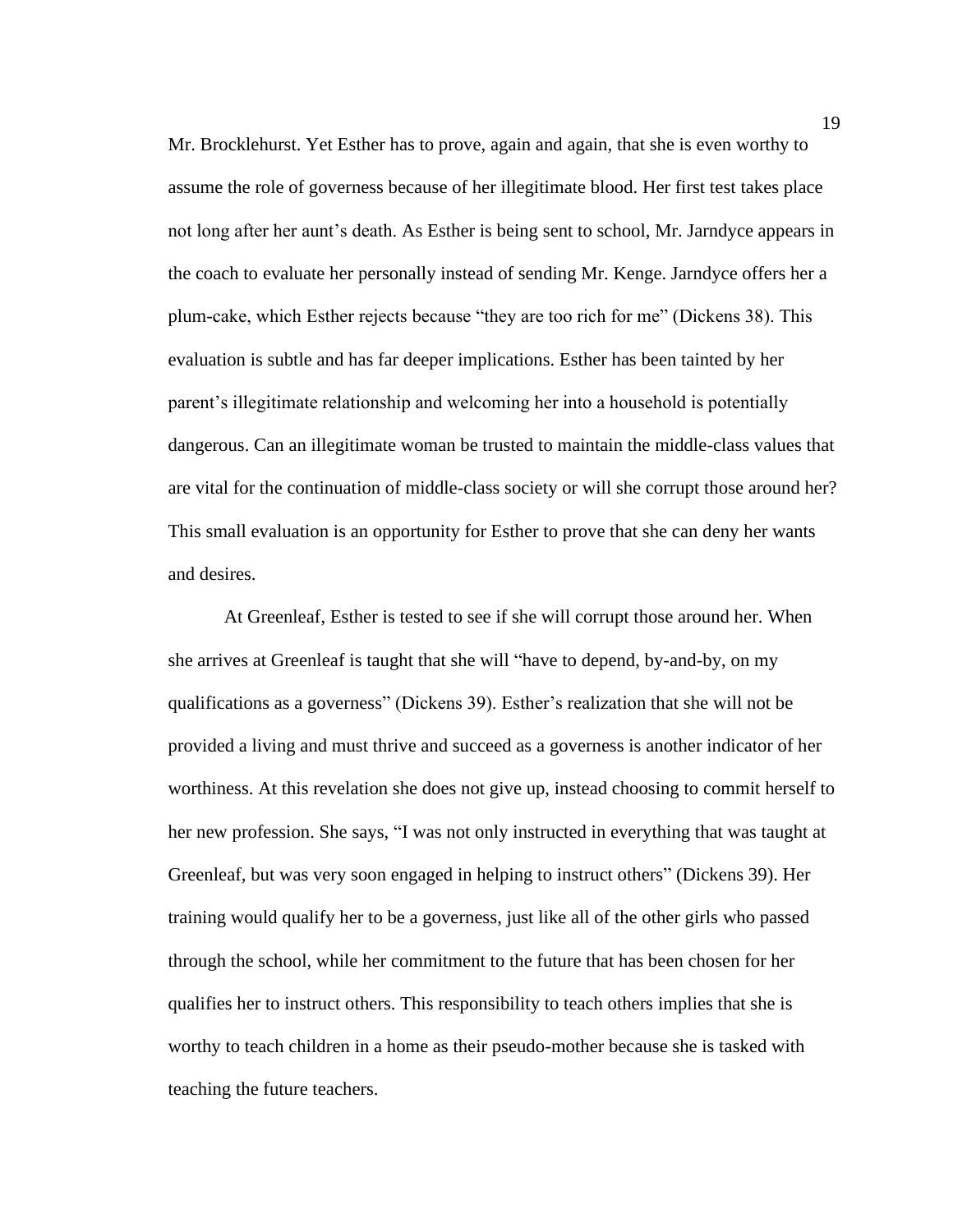Esther again proves her worthiness to be a governess and to teach other governesses, but she still has additional tests to endure. During her six years at Greenleaf, Esther writes Jarndyce multiple times to thank him for his patronage, receiving generic responses in return. One November she receives a letter informing her that Mr. Jarndyce is looking for a companion for his ward (Dickens 40). This is a careful move on Jarndyce's part to invite an angel into his home, but he still wants to test her commitment to the home. Jarndyce recognizes that not just any woman can be an angel, so he tests Esther again and again to see if she possesses the qualities that make an angel.

When Esther receives the letter, it tells her simply: "We have arrnged [arranged] for your being forded, carriage free… to London (sic)" (Dickens 40). Esther is not asked if she is interested in becoming a companion to Jarndyce's ward or if this is a convenient time for her, giving her only five days warning. So, what will Esther do? She is always eager to prove her worthiness and Jarndyce recognizes this. The angel of the household must be self-sacrificing and if Esther is to be Jarndyce's angel, she must be willing to sacrifice again for his needs. Esther is faced with the choice to disobey orders or comply. And like an angel, Esther simply packs her bags and meets the carriage to London, silently sacrificing herself without complaint. She simply says, "it was so gracious in that Father who had not forgotten me, to have made my orphan way so smooth and easy" (Dickens 41). While her orphaned way has been greatly improved because of Jarndyce's patronage, it is not an action merely made from pure benevolence. Jarndyce expects an angel in return and Esther has proven her worthiness again and again.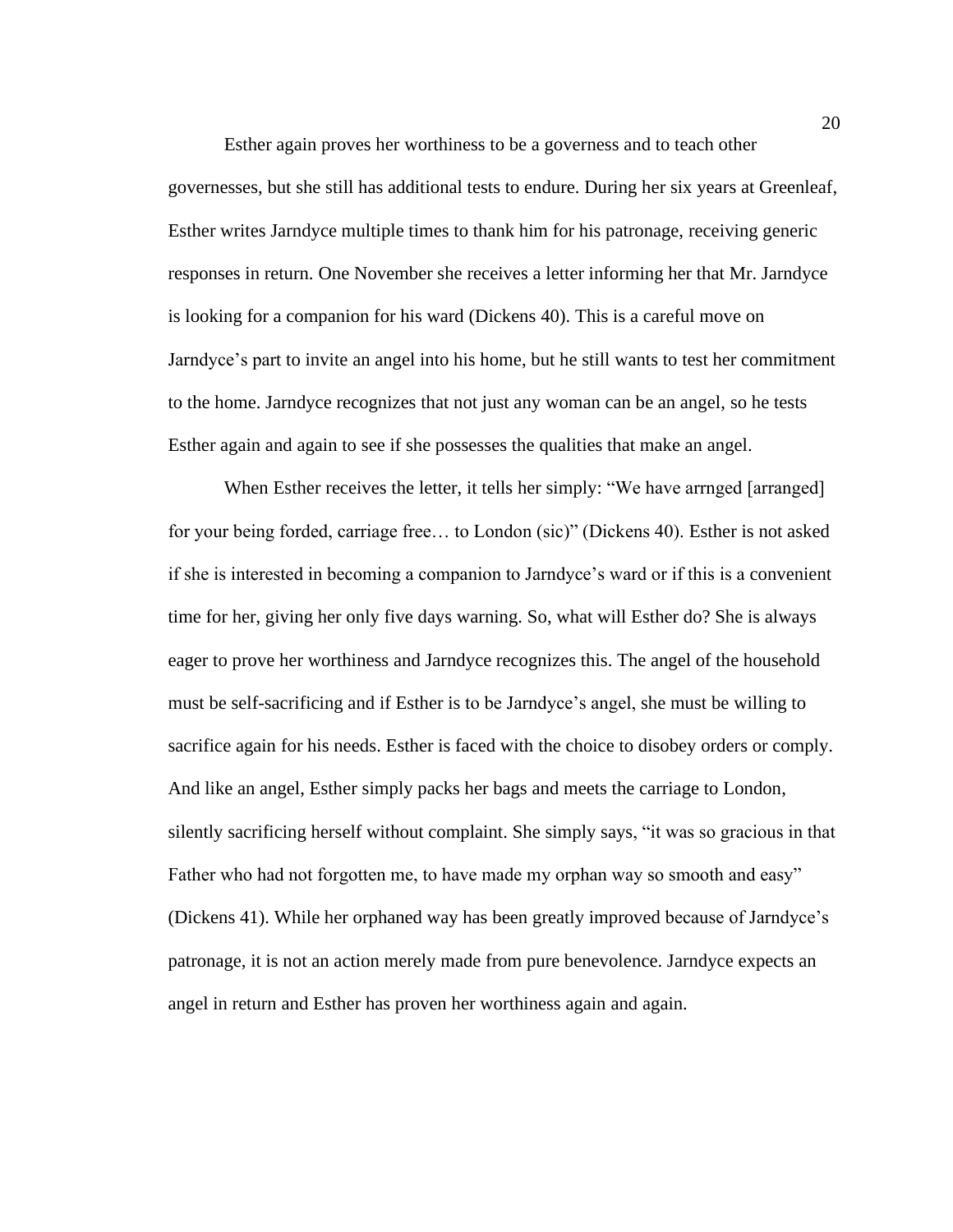# **A New Angel**

Dickens's belief that women should be in the home to ensure its success is clear in *Bleak House*. He offers several examples of households or individuals who have been affected by the lack of a proper angel in the home. One of the most noticeable examples is the infamous Jellyby household. Esther spends her first night in London there and she finds a household torn apart. Mrs. Jellyby is completely devoted to her "African duties" (Dickens 52), trying to fix the world around her, and sending her own home into ruin because of neglect.

Ada, who is sent with Esther to the Jellybys, says, "[h]ow curious of my cousin Jarndyce to send us here" (Dickens 58). Her exposure to this home by Jarndyce is not happenstance. He wants Esther to see the importance of the angel, so he places her in a household with a distracted angel. Esther observes the situation around her and attempts to be kind, but Ada, Jarndyce's niece, strikes at the heart of Esther's role. She blatantly says, "you would make a home out of even this house" (Dickens 58). As Esther tries to restore the Jellyby home in some degree, she fulfills the desire of Jarndyce's heart and proves again that she is worthy of the role of angel. Esther's careful ministrations to the family prove that devotion is what makes an angel, not status alone. Jarndyce's visual lesson also reveals his desire for a home, not a structure of four walls and bricks. He wants Esther to see the disarray and confusion that exists in a home torn apart by conflicting priorities. Then, he wants her to come and commit to him and Bleak House.

Upon Esther's arrival at Bleak House, she is shown her room and begins to unpack when she is brought a very symbolic set of keys. When she inquires as to what the keys are, the maid explains that they are the housekeeping keys (Dickens 88-89). The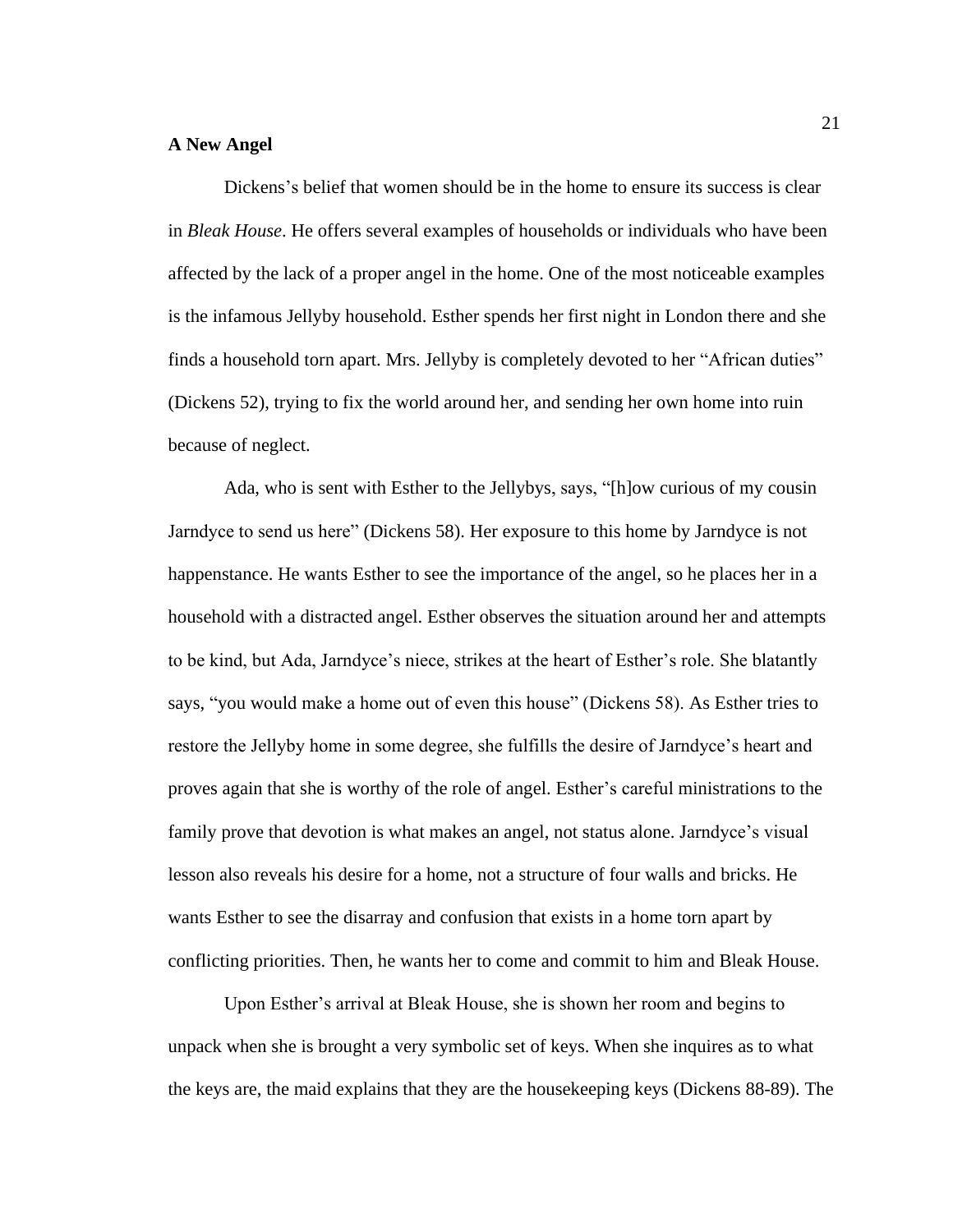gift of the keys immediately upon her arrival at Bleak House reveal that Esther has always been intended to be the mistress of Bleak House. She has proven repeatedly that she embodies the ideals of the angel of the house. Jarndyce needs Esther to save his home and all who will reside there. Jarndyce will never fully ask this of her—even his proposal is sent through a letter—and instead he gives Esther the responsibilities and duties of an angel without first seeking her *by-your-leave*. Yet Jarndyce's failure to ask Esther what she wants leads to a miscommunication that will almost permanently affect the course of the novel. As she goes to bed that first night at Bleak House, she says to herself, "'Esther, Esther, Esther! Duty, my dear!" (Dickens 103).

Throughout the novel Esther relies upon this sense of duty to comfort her in the choices and decisions she makes. It is one of the deciding factors in her acceptance of Jarndyce's marriage proposal. Jarndyce has chosen her to be his angel, but Esther is fulfilling the duty out of a sense of obligation, not out of choice. Furthermore, Jarndyce is not seen as the appropriate choice for Esther because he is,

too old for her, [but] Esther had appropriately dreamed as a child that Jarndyce was her father; and her later habit of sitting by his side during the evening, talking and playing backgammon, suggests ministrations to an aging parent. (Broderick and Grant 257)

This critique of Esther and Jarndyce's relationship is not only appropriate, but crucial to the story. Esther is indeed treated as the illegitimate child or ward of Jarndyce for much of her life, and his sudden attentions to her as a wife are unexpected. Indeed, Esther expresses surprise at her growing responsibilities and his expression of love towards her. Esther only intended to "do some good" in the home but she slowly grows to realize that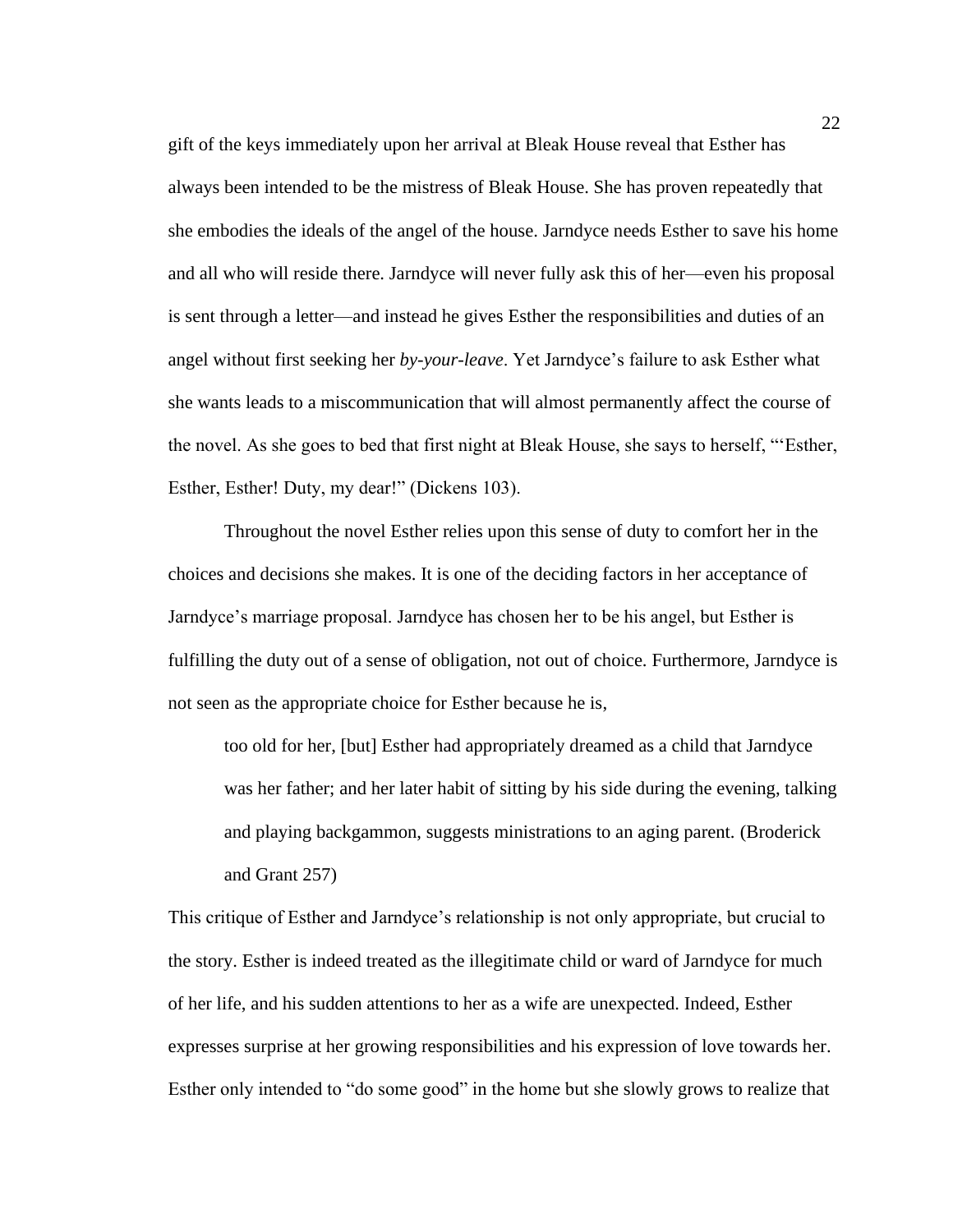her prospects depend on her ability to perceive of Jarndyce as a potential husband. Eventually it becomes clear that Esther must perform the role forced on her in the household she does not permanently desire. However, is an angel forced into a home equal to an angel who has chosen to be there? Esther has the qualifications to be an angel. But if the quality that is most important for an angel is commitment to the home, will this commitment be enough as different opportunities arise?

Jane's story takes a different path because she goes to a home that has an angel, but one who has can no longer fulfill that role because of her mental health. Rochester wanders Europe, seeking temporary angels, and finally returns to England, where Jane gradually begins to restore him and his home. Slowly, Rochester begins to get to know Jane, observing her and conversing with her. Throughout this process, he begins to realize the vast difference between Jane and his first wife, and he wants something more. He tells Jane:

I have found *you.* You are my sympathy – my better self – my good *angel* [emphasis added]…. It was because I felt and knew this, that I resolved to marry you. To tell me that I had already a wife is empty mockery: you know now that I had but a hideous demon. (Brontë 353)

Rochester is explicitly clear that he wants to marry Jane. Paradoxically, he directly refers to her as his angel, the very thing that will redeem him, in the same moment he resolves to marry her illegally. So devastating is the damage done on him and his household by his fallen angel that Rochester is willing to bypass mortal and moral law to restore an angel in his household. He also calls his living wife a "demon," a figure who is the exact opposite of an angel.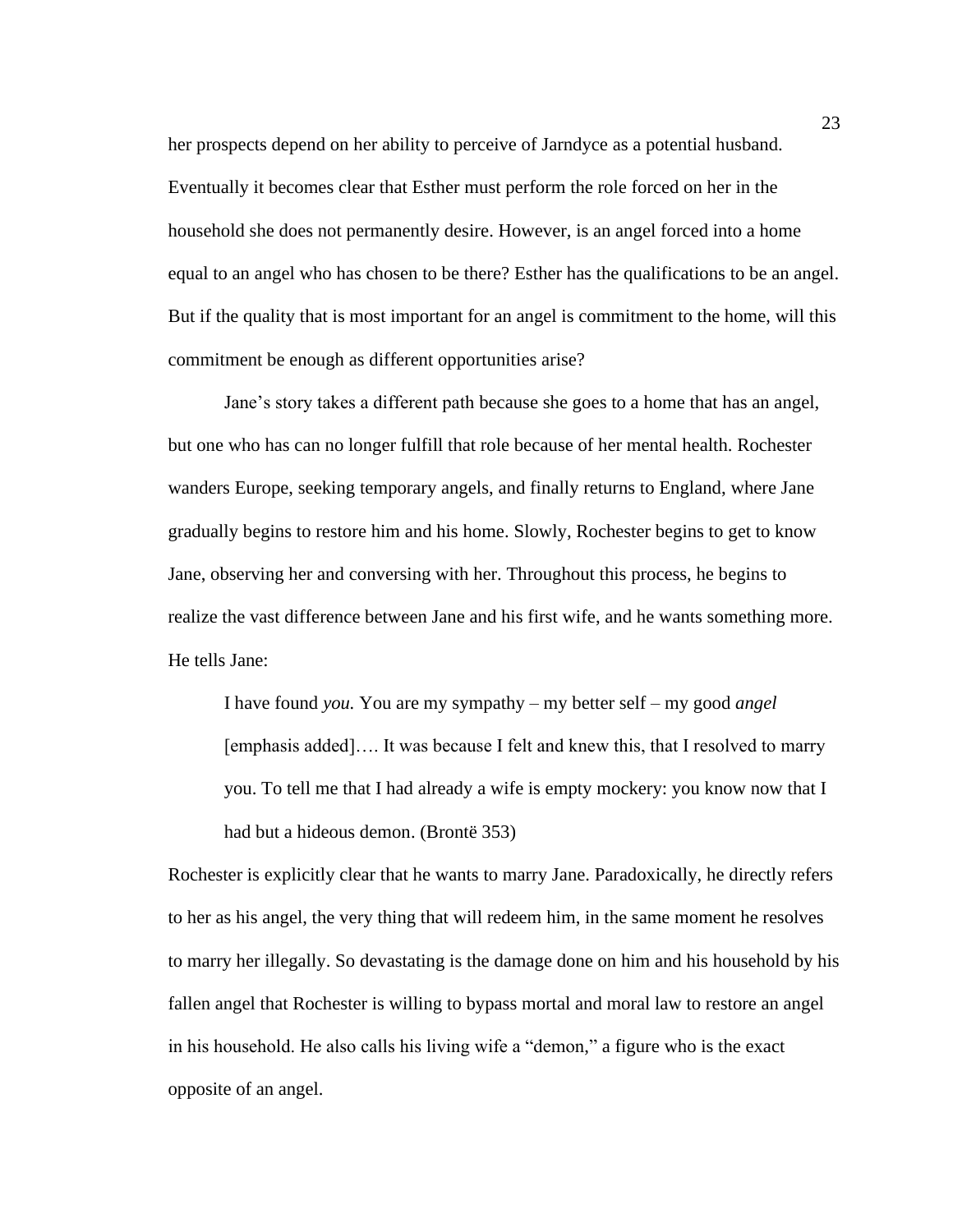While he looks down upon his wife and goes so far as to call her "demon" the actions of Rochester are the farthest thing from heavenly in obtaining an angel. He goes so far as to illegally obtain an angel for his home, first attempting to marry Jane bigamously, without her knowledge. Then, when his attempts at this illegal, bigamous marriage are foiled, he attempts to invite Jane into a common-law marriage. He asks her "to accept my pledge of fidelity and to give me yours" (Brontë 353). This desire to unite with Jane and to have her save him and his house is so deep that Rochester wants an illegal angel in his home. He knows that Jane can redeem him, but his attempts at establishing an illegal angel raise to mind the question, is an illegal angel better than a true angel of the home?

For both male leads of these stories, they are so eager to have established Victorian Angels in their homes that they go to extreme lengths to establish one. Jarndyce finds a girl on the fringe of society and coerces her into the role of his angel, relying upon her intrinsic sense of duty to ensure she won't leave. Rochester takes a different approach, taking the already-established governess at his home and attempting to establish her by any means, legal or illegal. When legal means don't work, Rochester relies on the deep love that Jane has for him to attempt to persuade her to fall from grace for him.

#### **The Importance of Angels**

The importance of the Victorian Angel to Dickens and Brontë is very clear. They carefully orchestrate their heroines to this position, but they still are changing the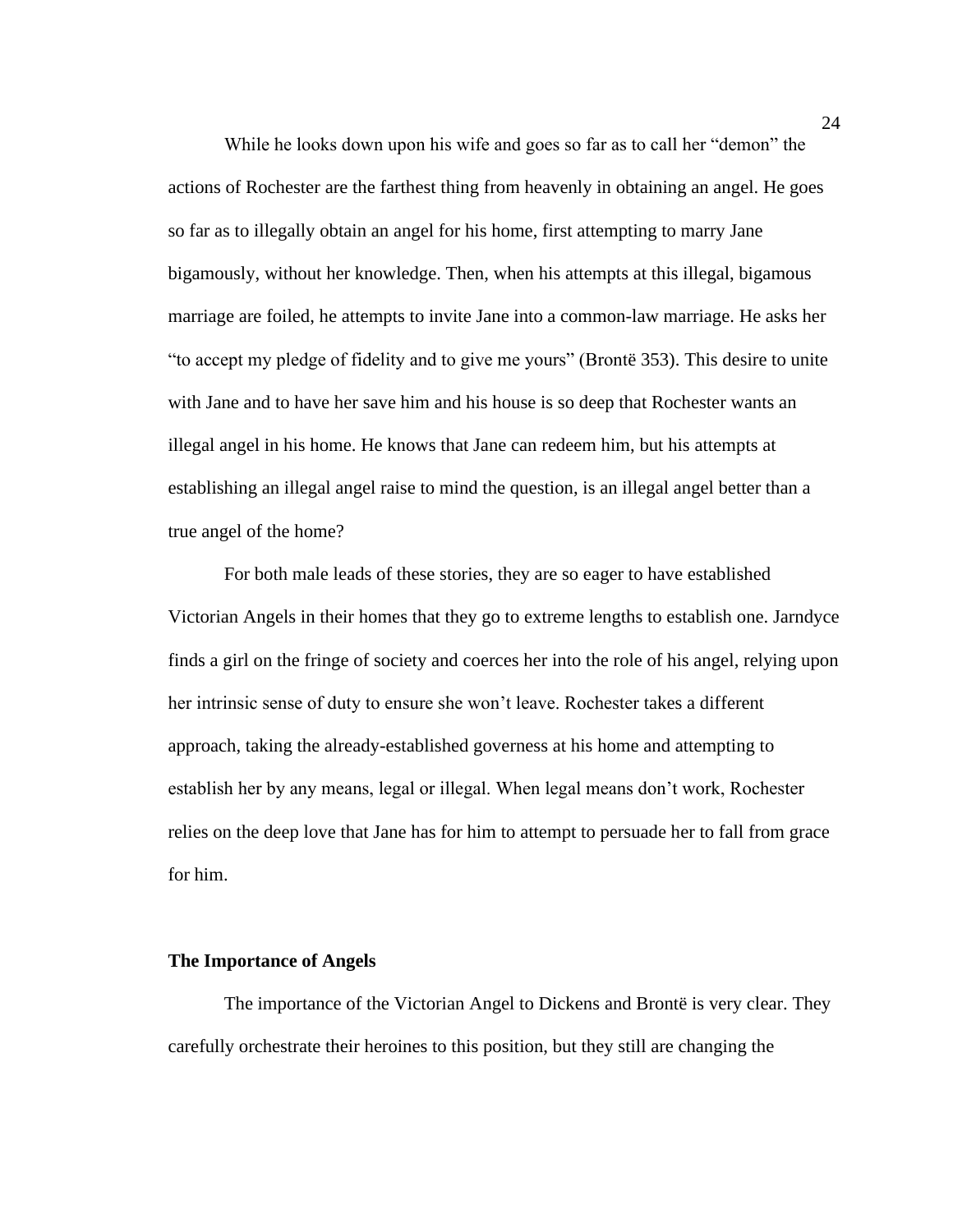position. This is a move that other authors have done as well. One critic of the Victorian Angel writes that,

Nonetheless, there have been authors... who have chosen to explode the myth of the Angel in the House and her happy if very confining ending.... some authors, mainly but not exclusively women, have subverted antiquated plot structures, opened up their endings in counter-traditional ways, and given their female characters less angelic demeanors, more alternatives, and a stronger voice with which to articulate their own destinies and champion their own authenticity. (Hoffman 266)

Dickens and Brontë support the position of the angel, but they are focused on "subverting" the societal expectations that their angels must be solidly middle-class women. They are not simply trying to illustrate the power of the angel in the home (and her effect on those outside of the home). They are trying to show that these women, one who is hanging on the lowest rung of the middle-class ladder with one hand, and the other who doesn't even have a place in society because of her illegitimate blood, are worthy of being angels in the home. They are attempting to turn the elusive angel position on its head by establishing two women first as governesses, and once they have proven their mettle, as wives. With this understanding that Brontë and Dickens are trying to "subvert" and support the angel, the actions of Jane and Esther become vital. Everything they do, both big and small, provide evidence for the reader that these women are worthy of a happy ending, even if their birth did not allow them that privilege.

Esther goes to great lengths to repair the damage done in many homes from the absence of an angel or as the result of fallen angels. One critic looks at Esther as a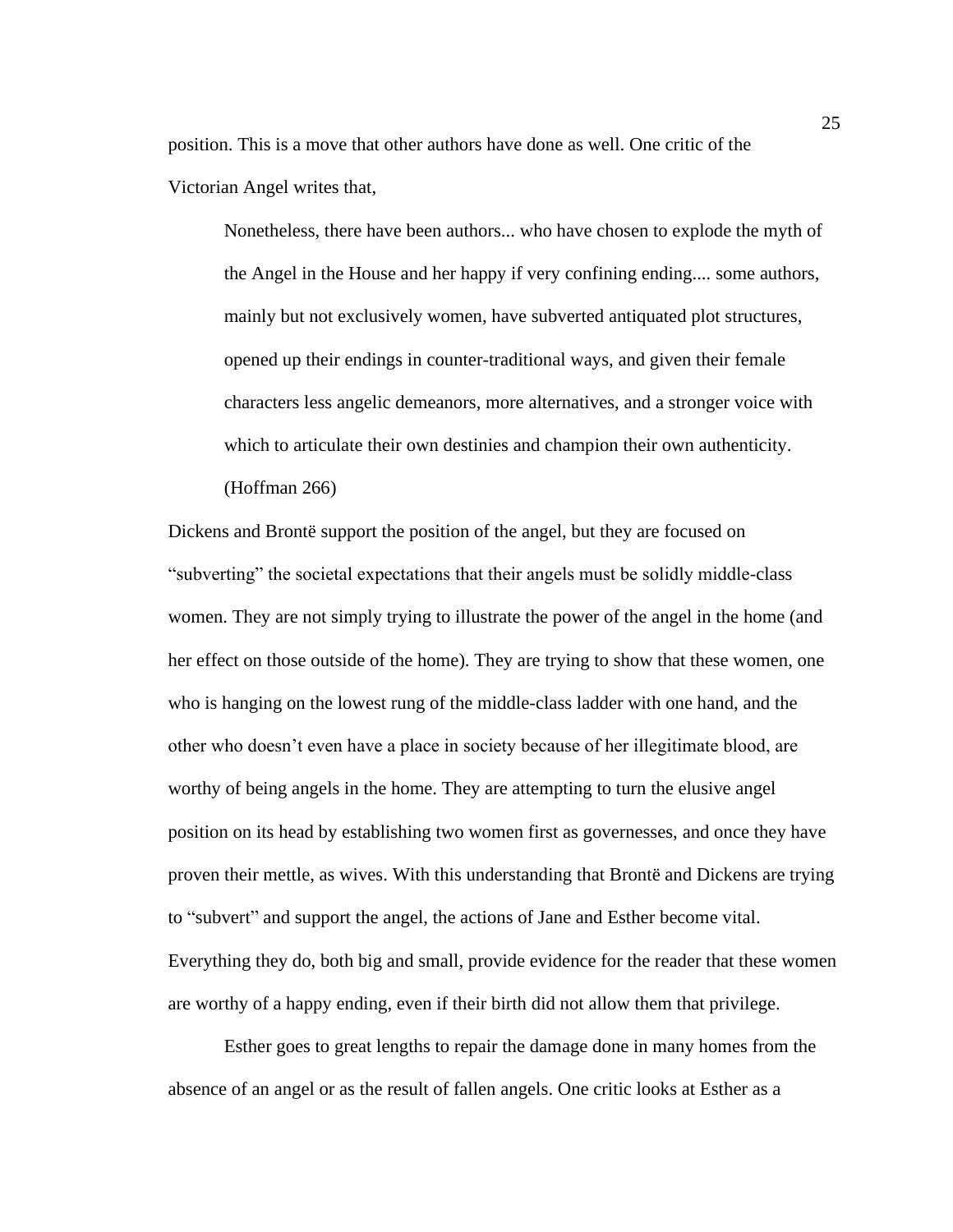character who brings "equity" to the story: "the equity of Esther Summerson is an everyday ethic of practical engagement with, and correction of, injustice arising from the rigid perpetuation of rules, formalities, and other norms" (Watts 47). While the critic is focusing on Esther's assistance with the case of Lady Dedlock and Jarndyce v. Jarndyce, the principle applies to her role as an angel. She not only assists in Jarndyce's home in caring for Ada and Richard and encouraging their future marriage, she also mothers both Ada and Richard (despite being close in age to both). She becomes the peacemaker and intermediary in the Jellyby home, taking special care of Caddy as she moves from daughter to the wife of Mr. Turveydrop, the younger. She takes care of the young Jo, who has been left alone in the world and when his illness spread to the house, she devotes herself to taking care of Charley until she falls ill herself. She does all she can to comfort Lady Dedlock upon her confession that she is Esther's mother. And as the novel continues, Esther assists here and there, always looking out for others, and spreading her angelic influence throughout, repairing homes.

While Esther's angelic influence is seen so blatantly throughout the novel, Jane's influence is far more limited, but still important. In the melodrama of a gothic romance, Jane saves Rochester from his wife's attempt to burn him as he slumbers, and he remarks that "I have a pleasure of owing you so immense a debt [my life]" (Brontë 170). As Rochester's wife begins to act out more violently, she deliberately places the other characters in the novel in mortal danger. Yet the consistent character through all these scenes is Jane. As the "demon" seeks to destroy the very lives of the house she was tasked to preserve, the angel steps in and saves them from death. Not only does she save Rochester, but she even saves the life of Bertha's brother after Bertha has attacked him.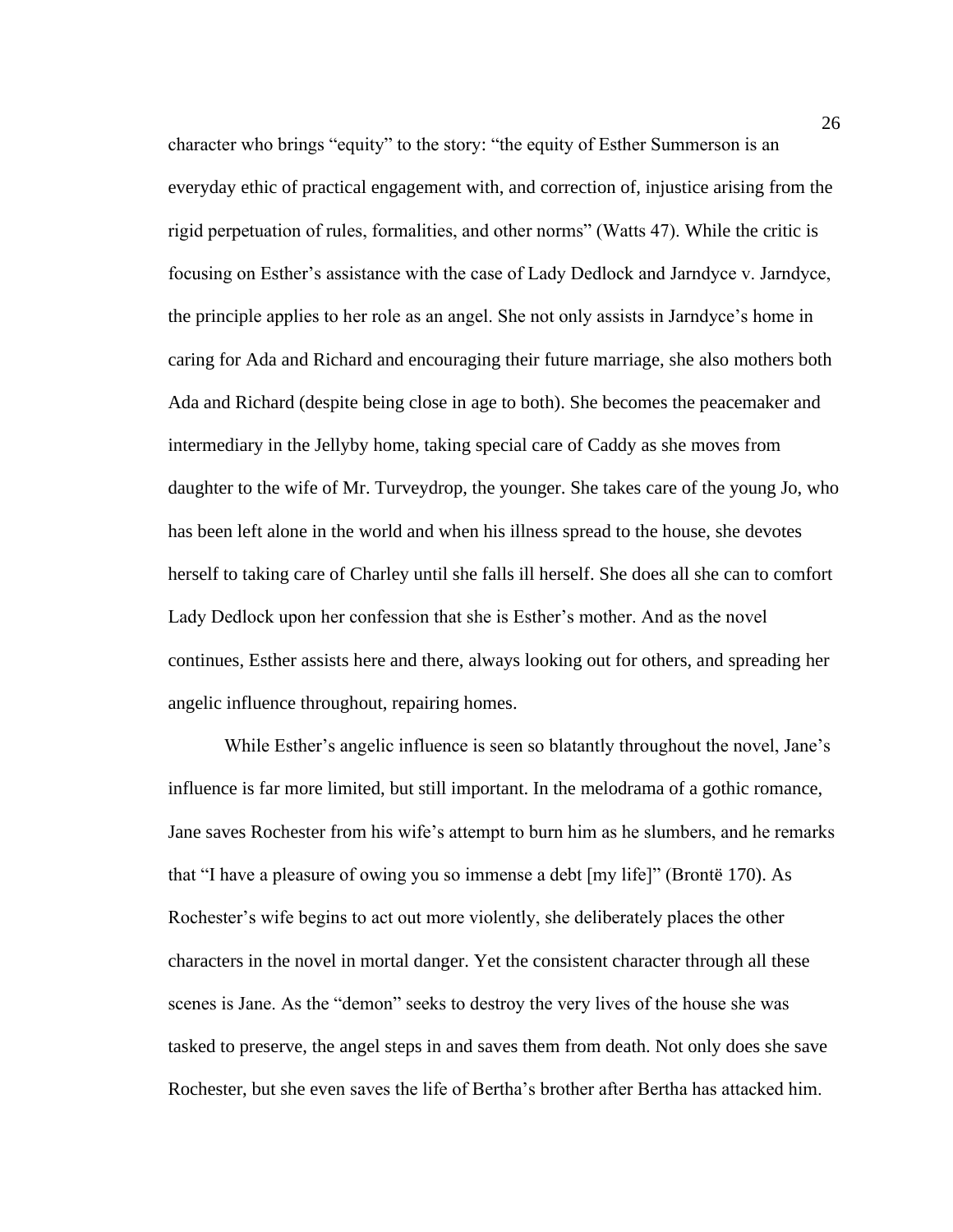Her ability to preserve life is another sign that she is worthy to be an angel, and when she flees from Thornfield, everything changes. After Jane flees, Rochester tries to find her but is unsuccessful. Slowly, "he grew savage – quite savage on his disappointment: he never was a wild man, but he got dangerous after he lost her" (Brontë 479). The regression of Rochester into a "wild man" is the first example of the power that Jane had as an angel in the home. As Rochester's current angel had truly fallen, when his desired angel left, he transformed to become like his fallen angel. Brontë illustrates perfectly that the fallen angel will succeed in destroying the home unless an angel is there. The fallen angel was unworthy of her position, but Jane's actions in preserving life show how worthiness to be the angel.

The novels are upset slowly and gradually and both Jane and Esther are unaware that their good works will earn them the favored position of wife to those they love best. They have these moments where they seem to realize that the possibilities of a permanent house and home of their own choosing will forever be denied them because of their status. They believe that they will be resigned to the governess role, while other lessworthy women receive all that they desire.

Before Jane is sought after as a wife, Rochester brings another woman to the house to test: the beautiful Blanche Ingram. As Jane and Rochester had begun to form a friendship, Jane begins to feel for him but on Blanche's arrival, she privately berates herself. She is quite cruel to herself, belittling herself through names like, "[p]oor stupid dupe" and "indigent and insignificant plebeian" (Brontë 180). These terms are exactly what society perceived of her: someone who was not worthy of a relationship with an established middle-class man. She reminds herself of what Blanche brings to the potential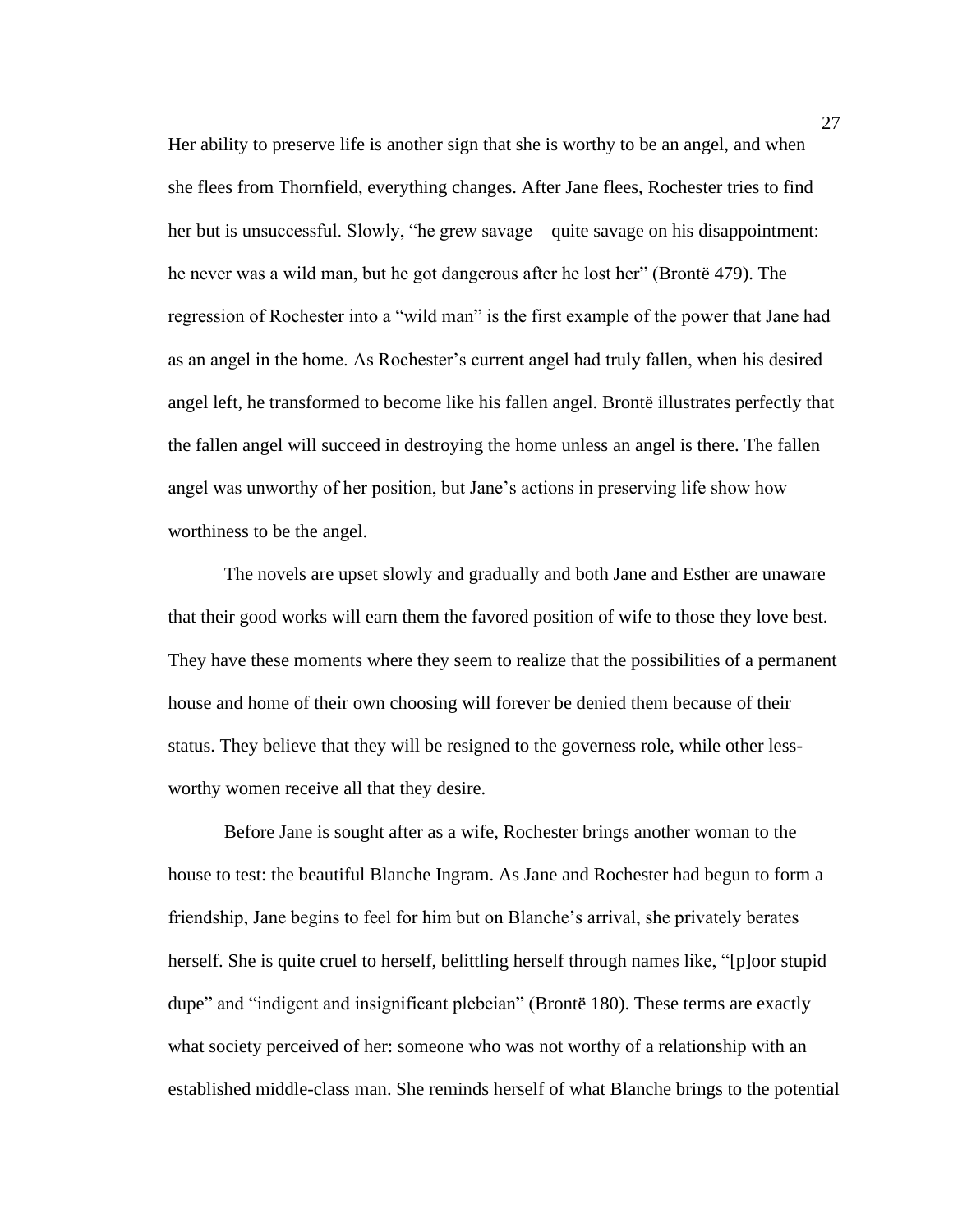marriage, and all that Jane offers is a "Portrait of a Governess, disconnected, poor, and plain" (Brontë 180). Jane sees herself as society perceives her: she is a governess, and she always will be. She labels herself permanently as such and because of this she deems herself not worthy of Rochester's affection. This takes places after Jane has saved Rochester's life and even her heroics in saving Rochester do not seem enough to make her worthy of his love. She surrenders hope and succumbs to the false reality that she cannot have happiness because she is a governess.

The pain that Jane feels on Blanche's arrival is deepened as she begins to realize that Blanche is a woman unworthy of the privileges she is given because of her status. Jane remarks that:

[Blanche] was very showy, but she was not genuine: she had a fine person, many brilliant attainments; but her mind was poor, her heart barren by nature: nothing bloomed spontaneously on that soil; no unforced natural fruit delighted by its freshness. She was not good;… tenderness and truth were not in her. Too often she betrayed this, by the undue vent she gave to a spiteful antipathy she had conceived against little Adèle: pushing her away…; sometimes ordering her from the room, and always treating her with coldness and acrimony. (Brontë 208)

Jane recognizes that the angel Rochester wants to bring into the home is a woman who is unworthy of that position. Her specific use of words like "barren" and "nothing bloomed" illustrate the inability of Blanche to bring life to a home. Contrasting this with Jane saving Rochester and helping Adèle to blossom, Blanche seems an extremely poor choice for a wife. But society sought Victorian Angels by status, not by worthiness. Until Brontë can fully upset that reality, Jane will be left to watch Rochester make a second mistake.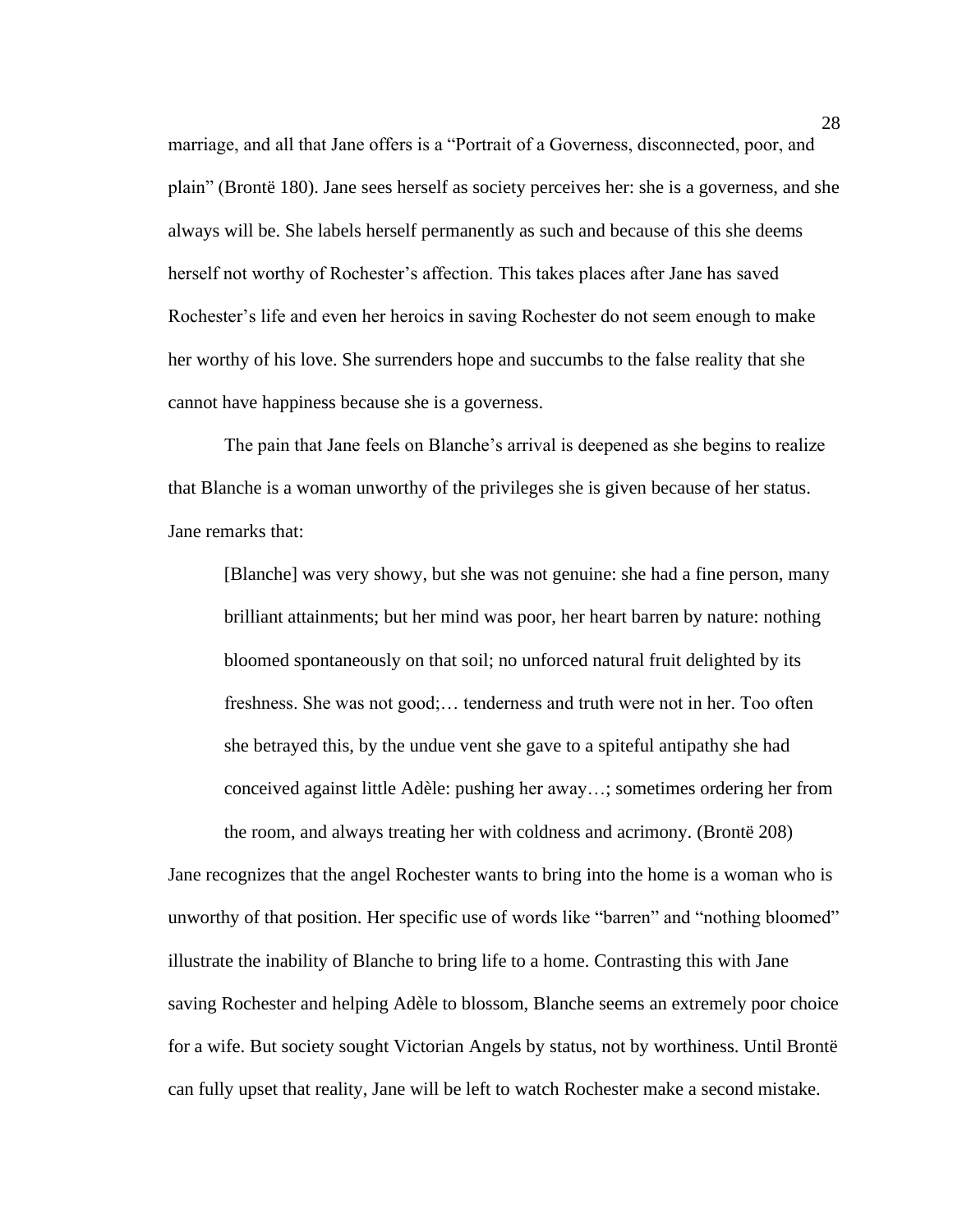Jane is far closer to a Victorian Angel than Blanche will ever be, but it does not matter because she is still just a governess.

While Jane has to confront with another angel that Rochester seeks to bring into the home, Esther has to balance other's expectations with her own desires. She is qualified to be the Victorian Angel and she acts as one throughout much of the novel. After the fellow wards of Jarndyce, Richard and Ada, fall in love, Esther is subjected to her future as a guardian angel: "I was to live with them afterwards; I was to keep all the keys of their house; *I was to be made happy for ever and a day* [emphasis added]" (Dickens 215). Esther does not say she will be happy, but that she was to be *made* happy—her happiness will be forced upon her by others. This self-sacrifice is crucial for the Victorian Angel and as she guarantees the happiness and success of Richard and Ada's home, she will be denied one of her own because of status. She does not see herself as worthy of a home of her own, the cruel results of an illegitimate heritage and the training as a governess.

As Jarndyce desires her for his wife, Esther will have to confront the reality that she can preserve Jarndyce's home but only at the loss of her own desires. Thus enters Mr. Woodcourt into Esther's story. She comments offhandedly about "a gentleman of dark complexion – a young surgeon. He was rather reserved, but I thought him very sensible and agreeable" (Dickens 214). For a woman who is devoted to her home, Woodcourt begins to appear in her story frequently, revealing that self-sacrificing, equitable Esther might have her own desires. She mentions that he was at a dinner party she attended (Dickens 237), that he is going on a trip to as a ship's physician (Dickens 277), and even that he left flowers for Esther (Dickens 280). But simply mentioning Woodcourt is not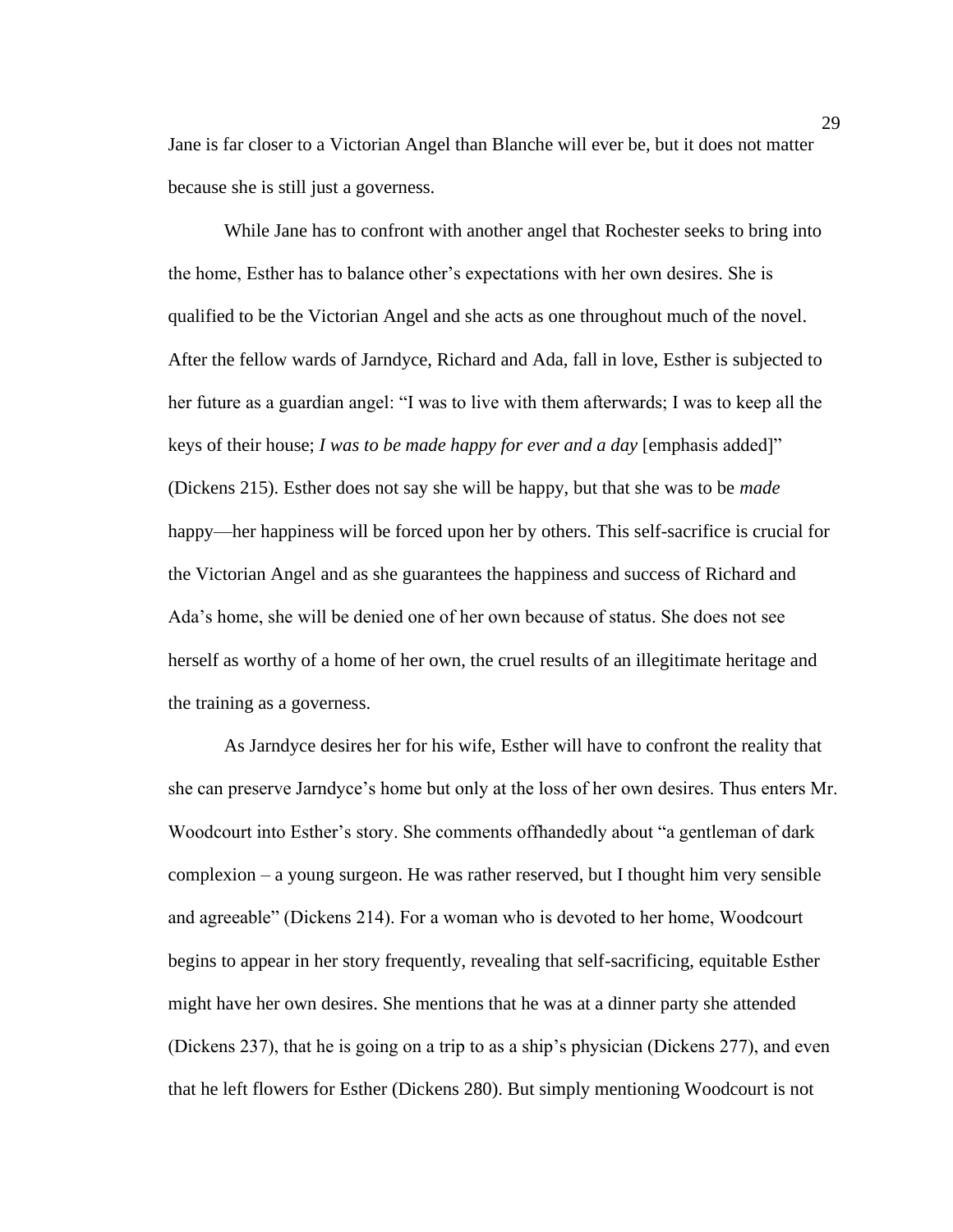enough to determine that Esther wants. Finally, Esther admits that if Woodcourt had loved her and if he had "told me that he loved me, before he went away... I should have been glad of it" (Dickens 570). Every small mention of Woodcourt in connection with this revelation, that she "should have been glad of" a profession of his love, finally reveals to the reader what Esther wants. Loving Woodcourt wasn't something that would be done to her. Esther takes full ownership of this feeling because she finally says, "*I* [emphasis added] should have been glad of it."

As Jane realizes that her desire to be with Rochester is impossible, Esther's desire to be with Woodcourt is also an impossibility. While Jane is explicit that her situation arises from class differences, Esther hides the real reason beyond the visage of a scarred face. The reality is that she wants to pursue a relationship with Woodcourt, but duty will keep her on the path that has been chosen for her:

As we gradually begin to understand, she has great doubts about her right to love and marry, and she accepts with misgiving the role of an affectionate spectator of other people's attachments. There is a buried but potent feeling that the "sin" of being illegitimate makes her unfit for romantic love. (Zwerdling 431)

Jane sees herself as unworthy of love because of her position as a governess, while Esther sees herself as unworthy because of her illegitimate blood. For her, the governess position is not temporary or transitory. This is the only position that she can obtain. Marrying Jarndyce will not provide her with true love but will instead provide her with a permanent home. Choosing her own home is something that Esther simply will not do because of her illegitimate blood. She will accept what has been offered and she reminds herself that: "[w]hen you are the mistress of Bleak House, you are to be cheerful as a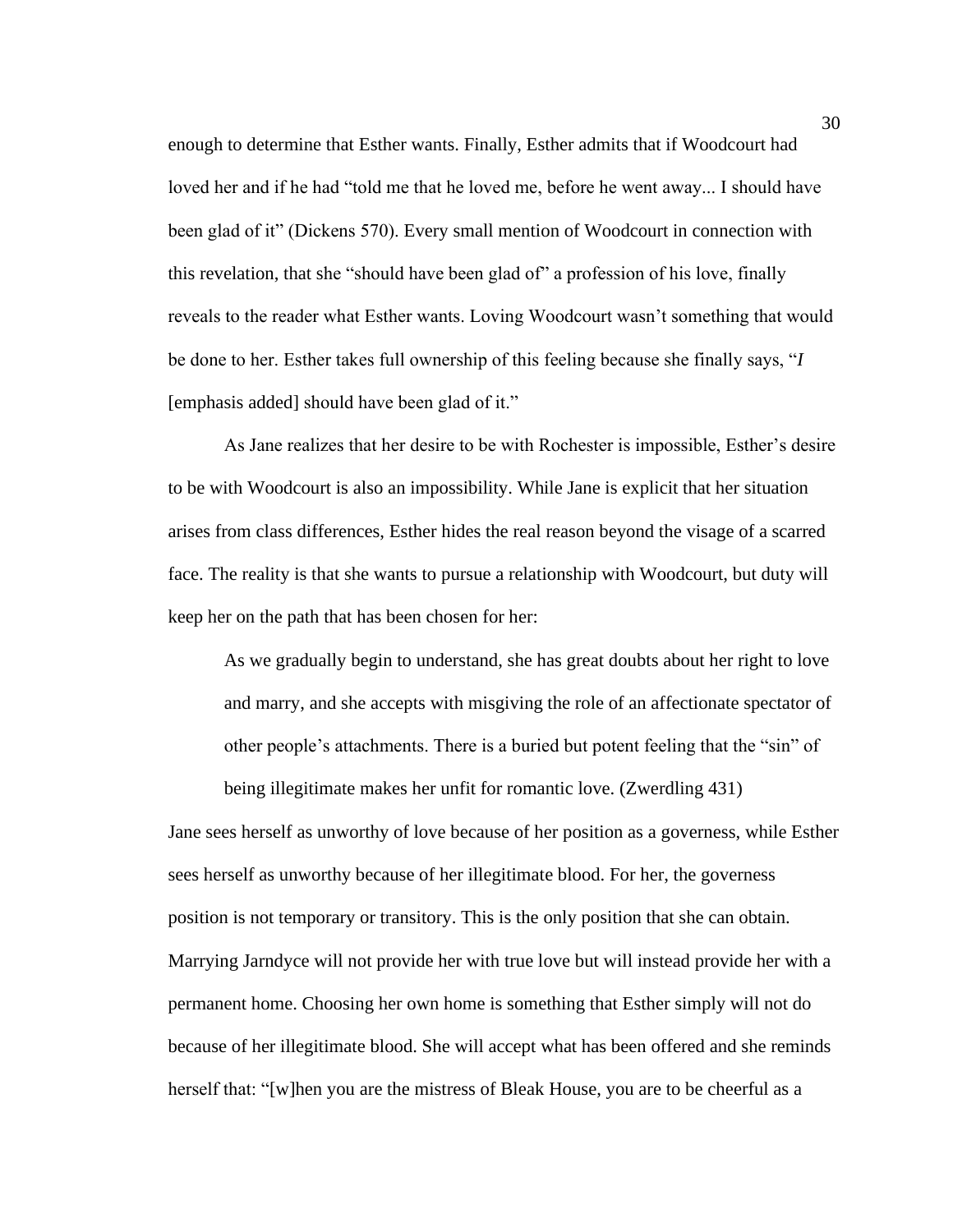bird. In fact, you are always to be cheerful; so let us begin for once and for all" (Dickens 692).

# **Happy Endings**

It is the ending of the stories that Brontë and Dickens are finally able to both upset and support the role of the angel of the home. They take their heroines through the arduous process of training to be governesses, which is the only way they will be eligible to enter homes in need of angels. Jane and Esther repeatedly prove their worthiness to fulfill these roles. They must endure the arduous process of watching their own desires slip down the drain because they are deemed to be unworthy by society. But the world of novels is the place where they can find happiness and where the authors can teach the readers that worthiness, not status is what should determine eligibility to be an angel.

In the final pages of the novels is when both women are subjected to the ultimate tests. Jane has run away from Thornfield and she is given the opportunity to leave the role of the angel to determine her own destiny. One critic agrees with this, pointing out:

After Jane leaves Thornfield, she proves her moral worth and her love for Rochester by wandering alone on the moors and continuing to love Rochester even after she finds a happy home at Marsh End and receives a new offer of marriage. Only after Jane inherits her fortune and discovers sympathetic cousins can she return to Rochester and marry him without causing readers to fear for her life. (England 120)

Jane proves her merit by returning to the home that houses both her love and her demon. Ignorant of everything that has happened, it is far more likely that Jane will return to a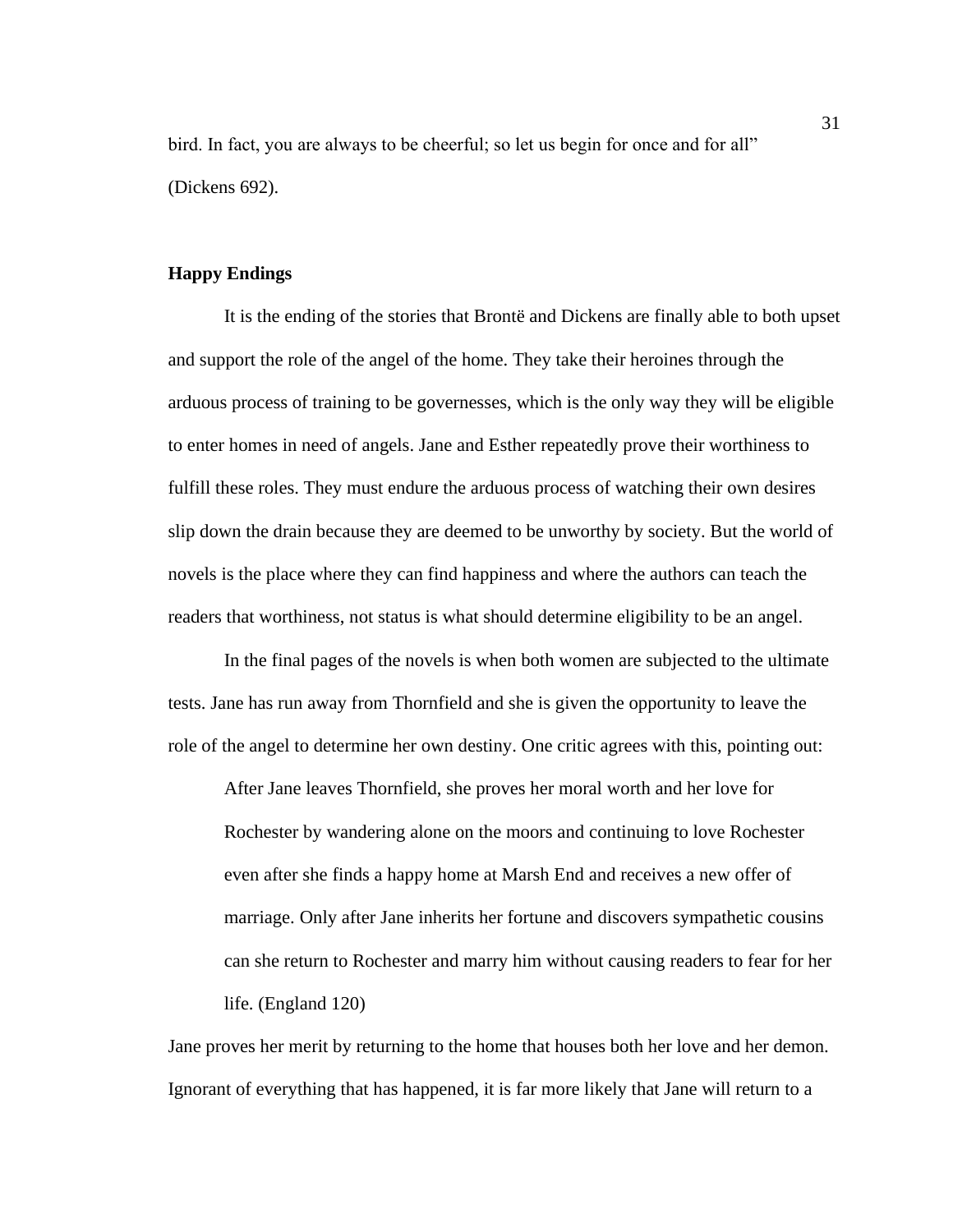broken home. She will return to a home that can never fully accept her because the role of angel has already been filled. But she returns and in this very act of coming to check after her home without the promise of even a temporary position there, Jane provides the ultimate proof that she is worthy to be an angel in the home.

For Esther, her path is different, but just like Jane she remains faithful and committed to the home she has been assigned. When Mr. Jarndyce proposes to her via letter, she makes the decision to sacrifice herself for the good of Bleak House. She kisses her housekeeping keys and then she burns the flowers that Woodcourt had given her (Dickens 692-693). The burning of those flowers is a deeply symbolic act of her conscious decision to abandon her own desires for the good of Bleak House. When she is escorted home by Woodcourt and he confesses his love, she says to him, "I am not free to think of [your love]" (Dickens 938). Esther denies herself of the desires of her heart when she says that she is "not free" but her wording of the phrase hints at what she really wants. She does not confess to Woodcourt that she is in love with Jarndyce. She only says that she is "not free." Esther is not free to choose what she wants because she has made the conscious choice to marry out of duty. As she denies her one chance at true love is when Esther reveals she is truly worthy of the role of angel.

As Jane and Esther pass their final tests, the authors finally succeed in upsetting the angel of the home by establishing more worthy angels. They have proven again and again that their angels are worthy and committed to the home, which is what the angel embodies. Their qualifications as governesses gave them the opportunity to prove that they possessed the qualities of an angel and, more importantly, that they were willing to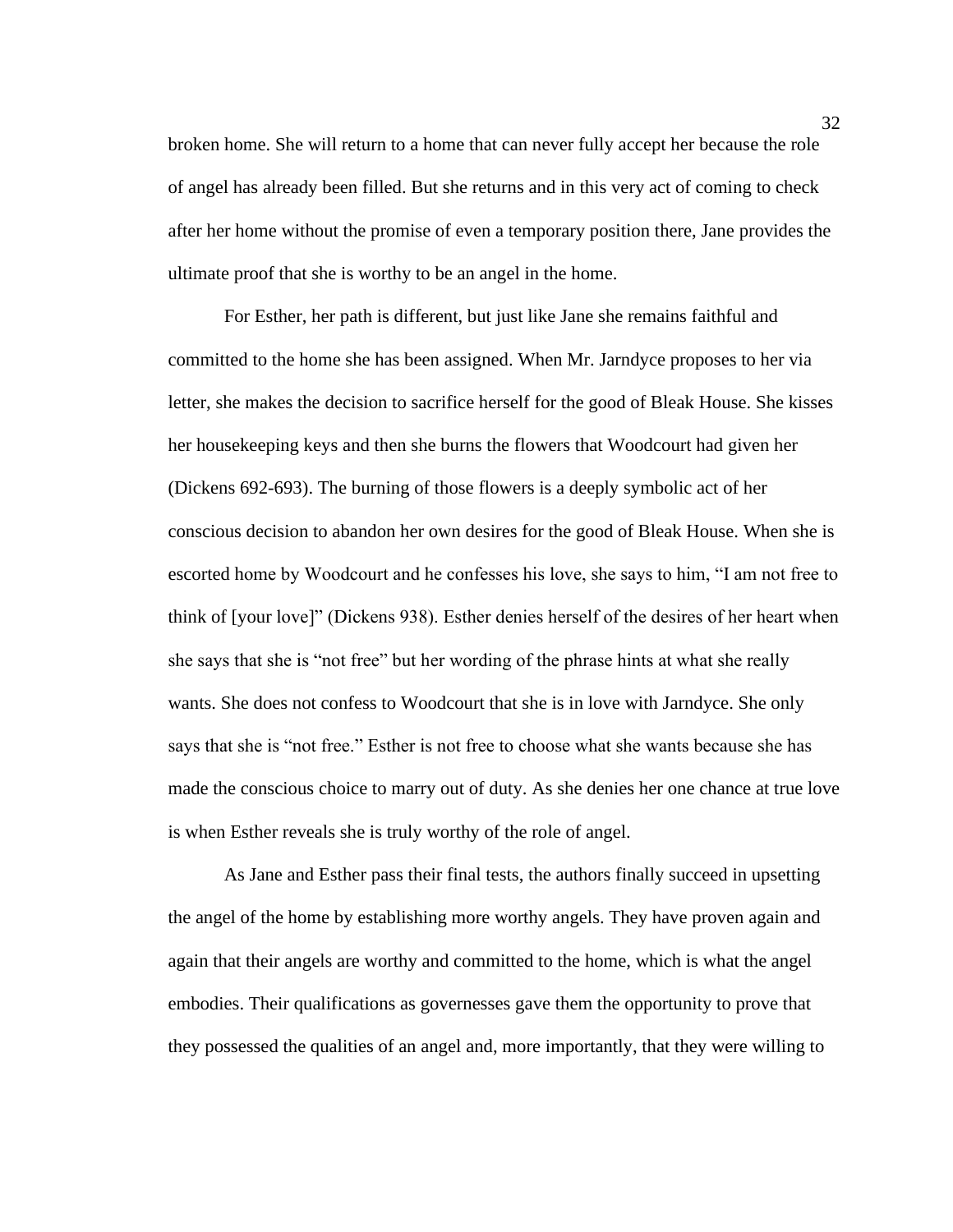act upon them. Yet it is only through the upsetting of the homes that they can prove their merit, and at last be given their rewards.

Jane returns to find Rochester injured, Thornfield destroyed, and new home that is very much in need of repair from an angel. Rochester asks Jane to marry him (legally this time) and she agrees again and again, despite his reminders that he is "a poor blind man, whom you will have to lead about by the hand" and "a crippled man, twenty years older than you, whom you will have to wait on" (Brontë 499). In looking on this exchange and Jane's decision to return to Rochester, one critique seems appropriate: "Jane resigns herself to the domestic sphere… as wife… exchang[ing] her former child-rearing position as a paid governess with the new unpaid feminine status of mother" (Godfrey 868). This critique misses the heart of what is driving Jane back to Rochester. This is best seen when Rochester says that Jane "delight[s] in sacrifice," hinting that Jane only stays because of an affinity for martyrdom, she says:

Sacrifice! What do I sacrifice? Famine for food, expectation for content. To be privileged to put my arms round what I value – to press my lips to what I love – to repose on what I trust; is that to make a sacrifice? If so, then certainly I delight in sacrifice. (Brontë 499)

For Jane, her sacrifice is non-existent because she is finally allowed to have what she wants. Her love for Rochester is what took her back to him, even when it was not likely she could be with him. There is no "resignation" in this exchange. This is not something that Jane does because she has no other choice. She chooses Rochester and even if she only gets half a man, Jane wants Rochester. In this sweet exchange, Jane reveals what is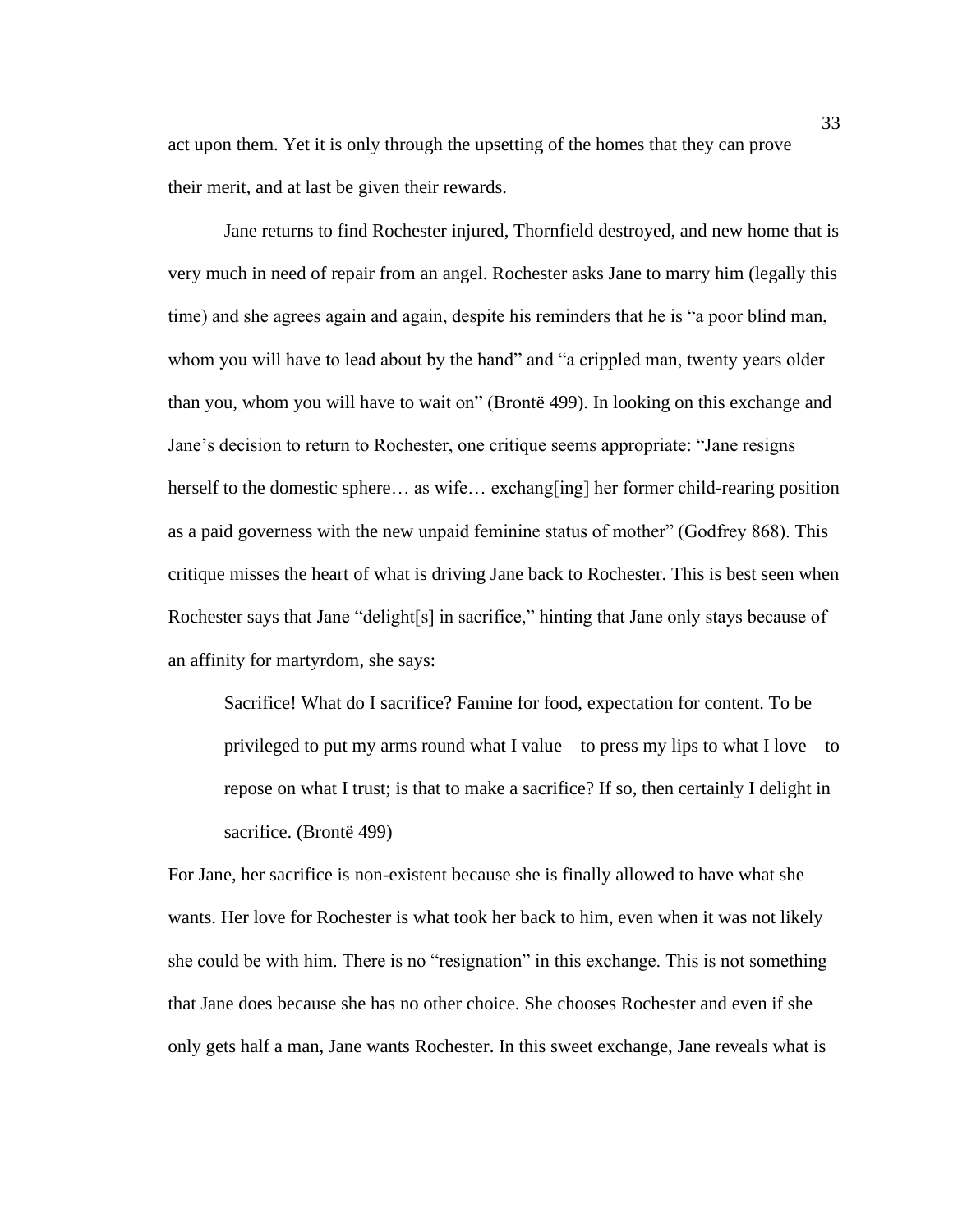most important in being an angel. Duty, commitment, and sacrifice makes an angel, but love is what makes an angel bloom.

Like Jane, Esther's commitment and sacrifice is rewarded and she is given the desire of her heart. Jarndyce takes her to a home and in a sharp shift from fiancée, Jarndyce tells Esther to "lie lightly, confidently, here my child... I am your guardian and your father now" (Dickens 964). This change is one that Esther could not have predicted. She had promised herself to him and to his home. But Jarndyce realized that in so diligently desiring a wife for his home, he would deprive Esther of something she had earned—her happiness.

It is revealed that when Woodcourt proposed, Jarndyce was aware of it and had created a final test in that situation for Esther. But when Esther sacrifices herself for his home, Jarndyce has an unexpected change in heart. He says, "I had no doubt of your being contented and happy with me, being so dutiful and so devoted; but I saw with whom you could be happier" (Dickens 964). Esther had been willing to give her youth and heart to someone who was past the prime and Jarndyce recognized this. And for the first time, Jarndyce does what a father should do for his child. He provides her legitimization and a chance at happiness. He tells her that "this is Bleak House. This day I give this house its little mistress...." (Dickens 965). Not only does he provide Esther a home, but he facilitates that final piece of her happiness: "[Jarndyce] rose, and raised me with him. We were no longer alone. My husband – I have called him by that name full seven happy years now – stood at my side" (Dickens 965). Like Jane, Esther chose the stability and sanctity of her home. But Jarndyce provides Esther her happiness and desire and revitalizes Bleak House. With Jarndyce and Esther, Bleak House would have likely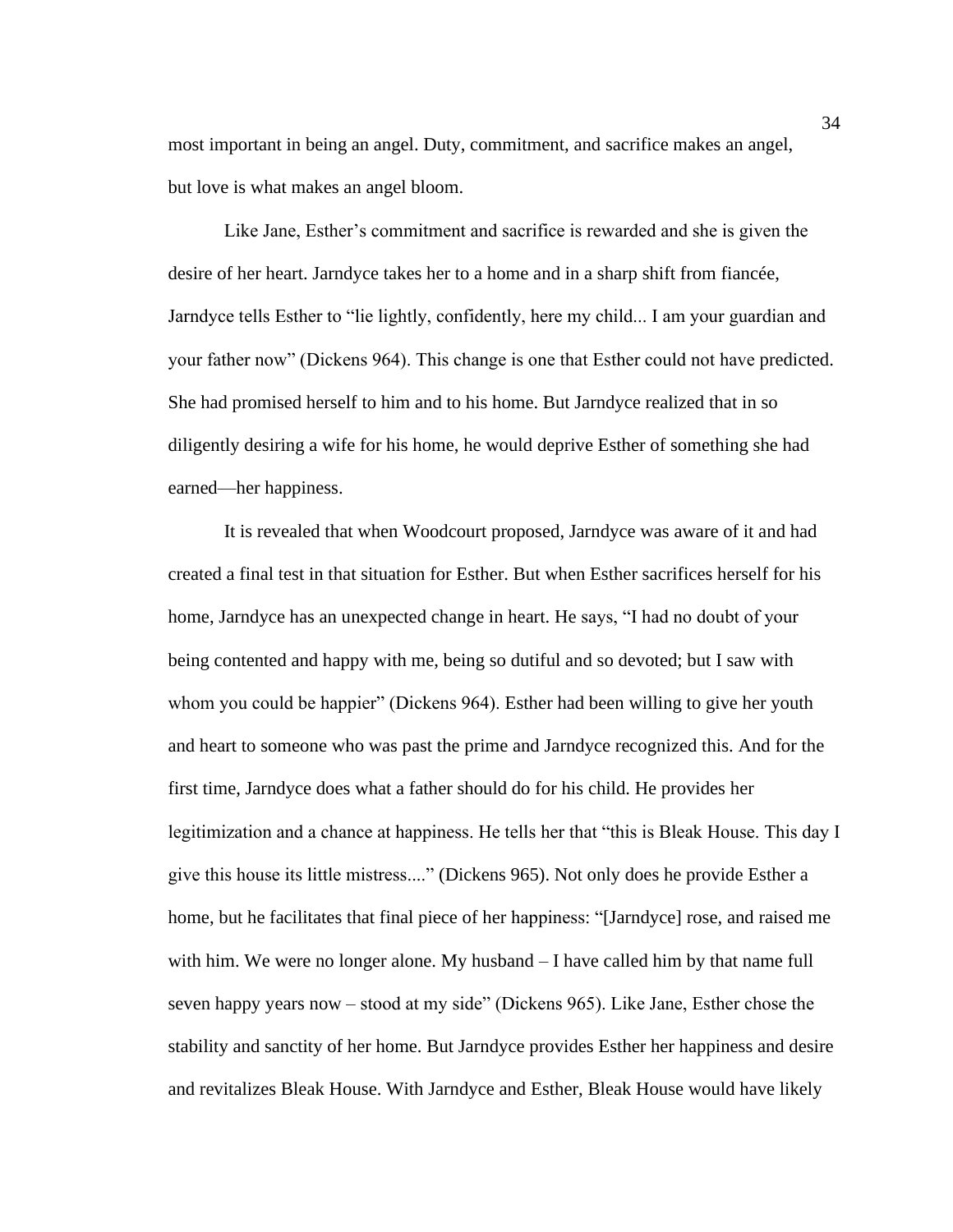died. But in the happy union of Esther and Woodcourt, Bleak House will have another chance.

Both Jane and Esther truly become the angels, a role both did not expect or ever hope to receive because of their status. Angels were determined by status and wealth, not deeds. But Dickens and Brontë use the governess to show how society has become corrupt by the titled and wealthy and absent angels. Through the figures of Esther and Jane they show that desire and training and commitment is what qualifies a woman to be an angel, not her pedigree. Commitment to the home is what matters and that makes any woman, even pseudo-mother governesses, qualified and capable of fulfilling that role. Any woman can be that angel—in any class, in any family.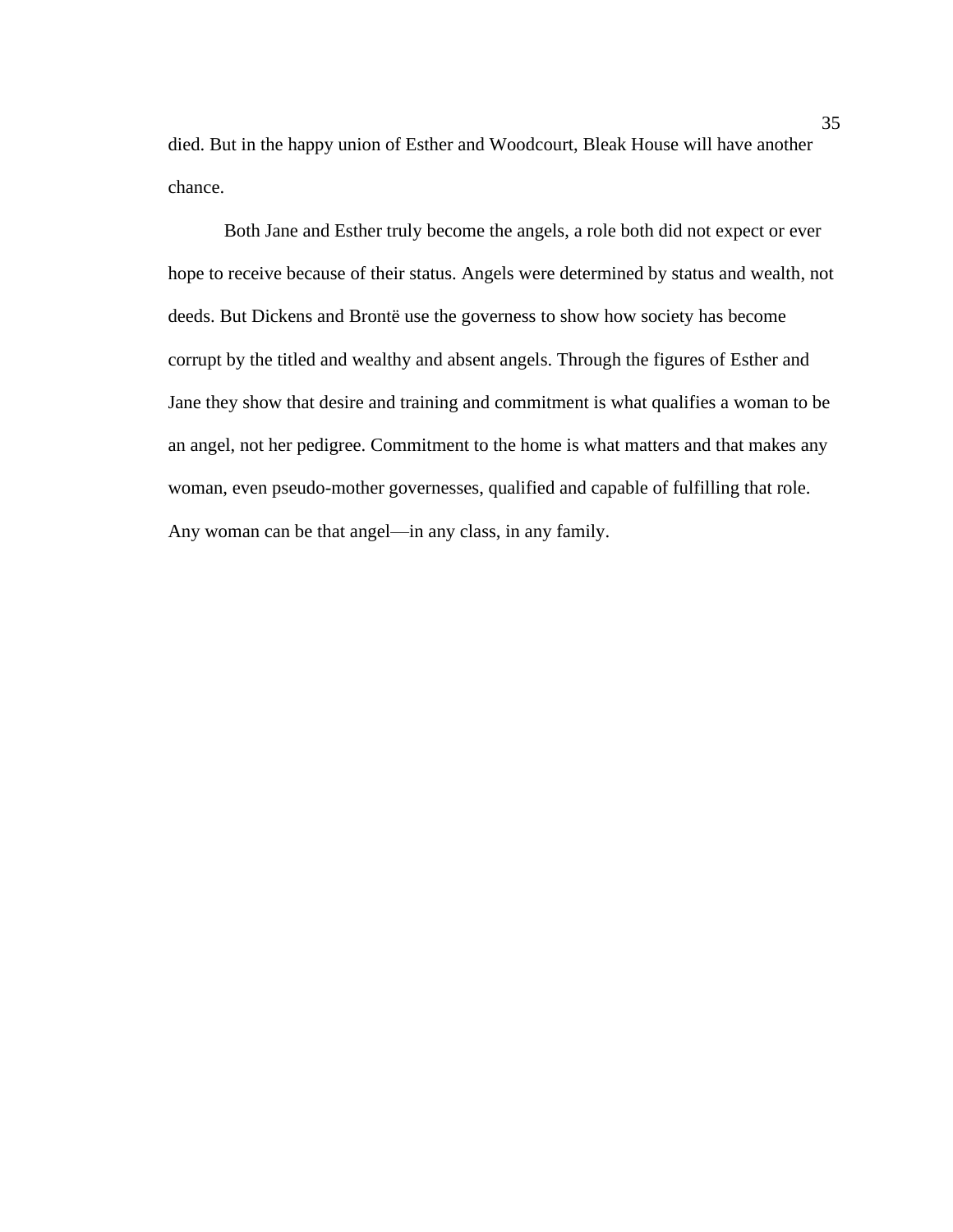#### References

Braddon, M. E. *Lady Audley's Secret*. Edited by Lyn Pykett, Oxford University Press, 2012.

Broderick, James H., and John E. Grant. "The Identity of Esther Summerson." *Modern* 

*Philology*, vol. 55, no. 4, 1958, pp. 252–258. *JSTOR*, www.jstor.org/stable/434948.

Brontë, Charlotte. *Jane Eyre*. Wordsworth Editions Limited, 2019.

Ciocoi-Pop, Ana-Blanca. "The Angel in the House, the Household General, the Ethereal Queen - Cultural and Patriarchal Representations of Women in 19th-Century Britain." *East-West Cultural Passage*, vol. 15, no. 1, July 2015, pp. 65–74. *EBSCOhost*,

search.ebscohost.com/login.aspx?direct=true&db=asn&AN=119590996&site=ehost-live.

"Coventry Patmore's Poem, The Angel in the House." The British Library, *The British Library*, 6 Feb. 2014, [www.bl.uk/collection-items/coventry-patmores-poem-the-angel-in-the-house.](http://www.bl.uk/collection-items/coventry-patmores-poem-the-angel-in-the-house)

Dickens, Charles. *Bleak House.* Penguin Classics, 2003.

- England, Catherine. "Slipping into Marriage: How Heroines Create Desire by Risking Their Reputations." *Victorian Review*, vol. 40, no. 2, 2014, pp. 109–124., *JSTOR, www*.jstor.org/stable/24877718.
- Gilbert, Nora. "A Servitude of One's Own: Isolation, Authorship, and the Nineteenth-Century British Governess." *Nineteenth-Century Literature*, vol. 69, no. 4, 2015, pp. 455–480. *JSTOR*, www.jstor.org/stable/10.1525/ncl.2015.69.4.455.
- Godfrey, Esther. "'Jane Eyre', from Governess to Girl Bride." *Studies in English Literature*, 1500-1900, vol. 45, no. 4, 2005, pp. 853–871. *JSTOR*, www.jstor.org/stable/3844618.
- Hoffman, Joan M. "'She Loves with Love That Cannot Tire': The Image of the Angel in the House across Cultures and across Time." *Pacific Coast Philology*, vol. 42, no. 2, 2007, pp. 264–271. *JSTOR*, www.jstor.org/stable/25474238.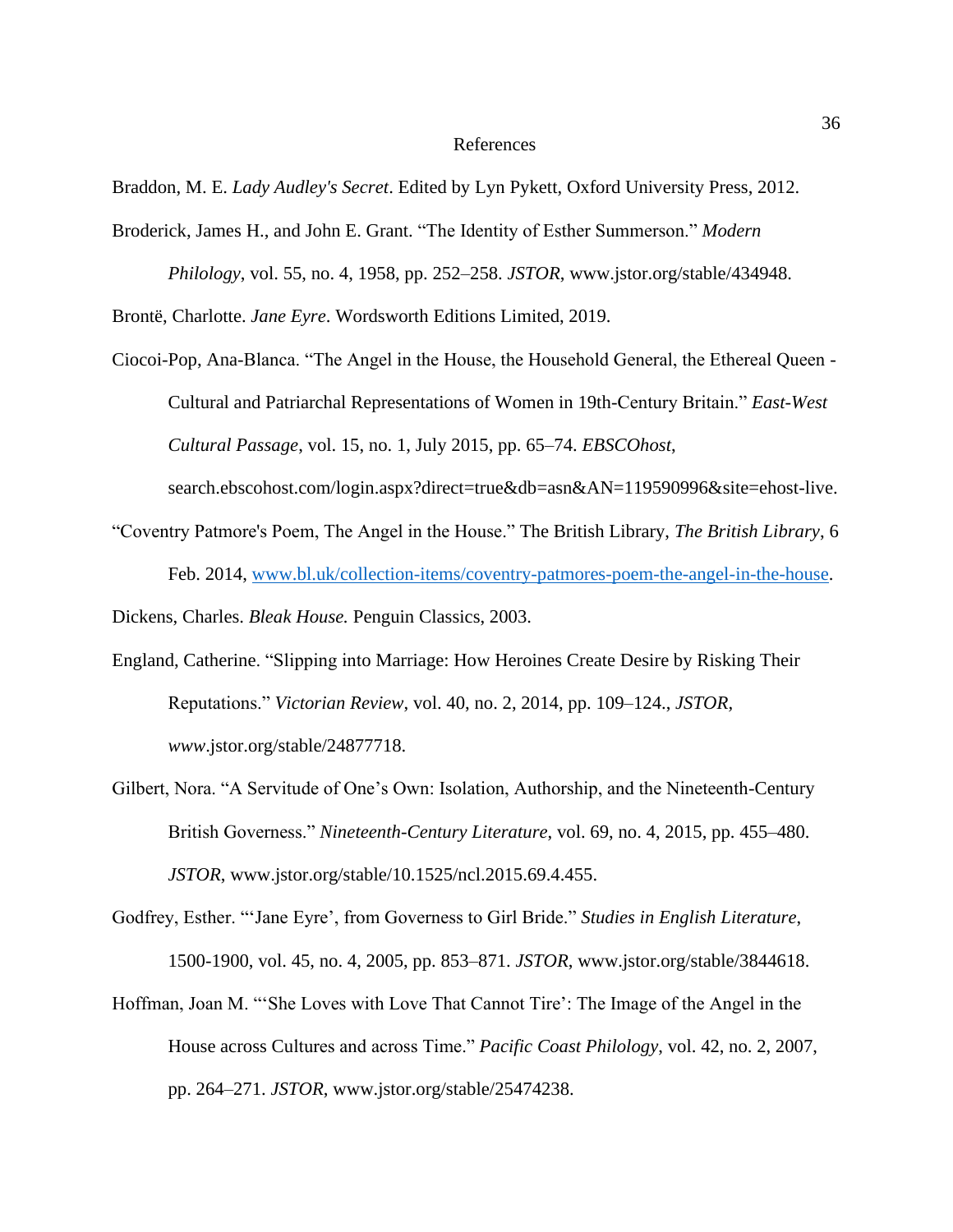- Langland, Elizabeth. "Nobody's Angels: Domestic Ideology and Middle-Class Women in the Victorian Novel." *PMLA*, vol. 107, no. 2, 1992, pp. 290–304. *JSTOR*, [www.jstor.org/stable/462641. Accessed 21 Feb. 2021.](http://www.jstor.org/stable/462641.%20Accessed%2021%20Feb.%202021)
- Maurice, Mary Atkinson. *Mothers and Governesses, by the Author of 'Aids to Development*'. John W. Parker, 1847, Google Play Books.
- Peters, John G. "Inside And Outside: 'Jane Eyre' And Marginalization Through Labeling." *Studies in the Novel*, vol. 28, no. 1, 1996, pp. 57–75. *JSTOR*, www.jstor.org/stable/29533113.
- Pinchbeck, I. "Social Attitudes to the Problem of Illegitimacy." *The British Journal of Sociology*, vol. 5, no. 4, 1954, pp. 309–323. *JSTOR*, [www.jstor.org/stable/586841.](http://www.jstor.org/stable/586841)
- Poovey, Mary. *Uneven Developments: the Ideological Work of Gender In Mid-Victorian England*. E-book, Chicago: University of Chicago Press, 1988.
- "Scraps from the Comic Journals." *Reynolds's Newspaper*, 19 Sept. 1880. *British Library Newspaper*s, issue no. 1571. *Gale Primary Sources*, [https://link-gale](https://link-gale-com.dist.lib.usu.edu/apps/doc/Y3200578875/BNCN?u=utah_gvrl&sid=BNCN&xid=1509683e)[com.dist.lib.usu.edu/apps/doc/Y3200578875/BNCN?u=utah\\_gvrl&sid=BNCN&xid=150](https://link-gale-com.dist.lib.usu.edu/apps/doc/Y3200578875/BNCN?u=utah_gvrl&sid=BNCN&xid=1509683e) [9683e.](https://link-gale-com.dist.lib.usu.edu/apps/doc/Y3200578875/BNCN?u=utah_gvrl&sid=BNCN&xid=1509683e)
- "The Wages of The Governess." *Morning Post*, 14 Jan. 1892. *British Library Newspapers*, issue no. 37312, p. 3. *Gale Primary Sources*, https://link-galecom.dist.lib.usu.edu/apps/doc/GS3214935772/BNCN?u=utah\_gvrl&sid=BNCN&xid=98 9c64bc.
- "Wanted, A Governess." *Morning Post*, 15 Jan. 1849. *British Library Newspapers*, issue no. 23434. *Gale Primary Sources,* https://link-gale-